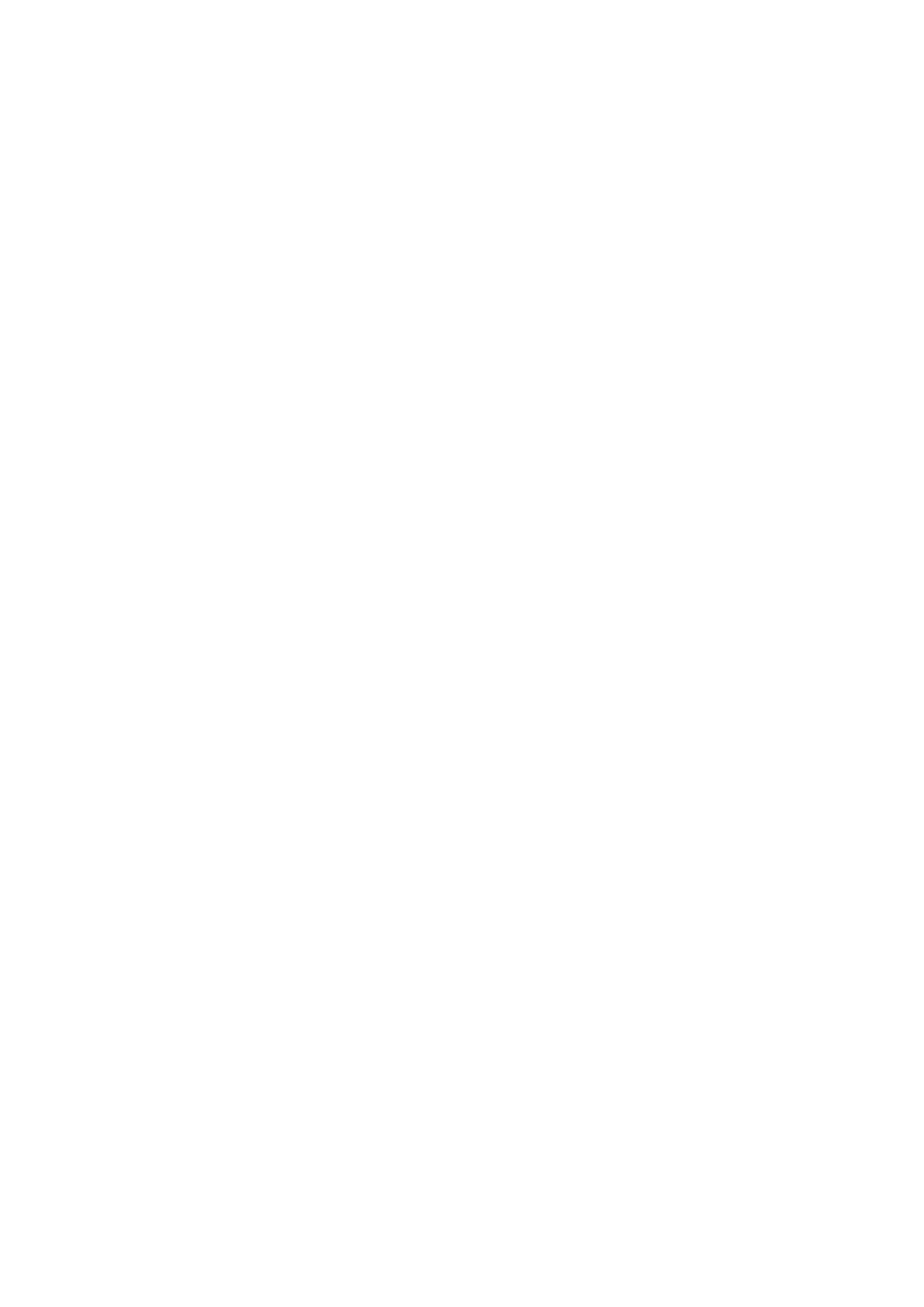# **Contents**

| <b>Trustees' Annual Report</b>           | Pages 1-11         |
|------------------------------------------|--------------------|
| <b>Independent Examiner's Report</b>     | Page 12            |
| <b>Statement of Financial Activities</b> | <b>Pages 13-24</b> |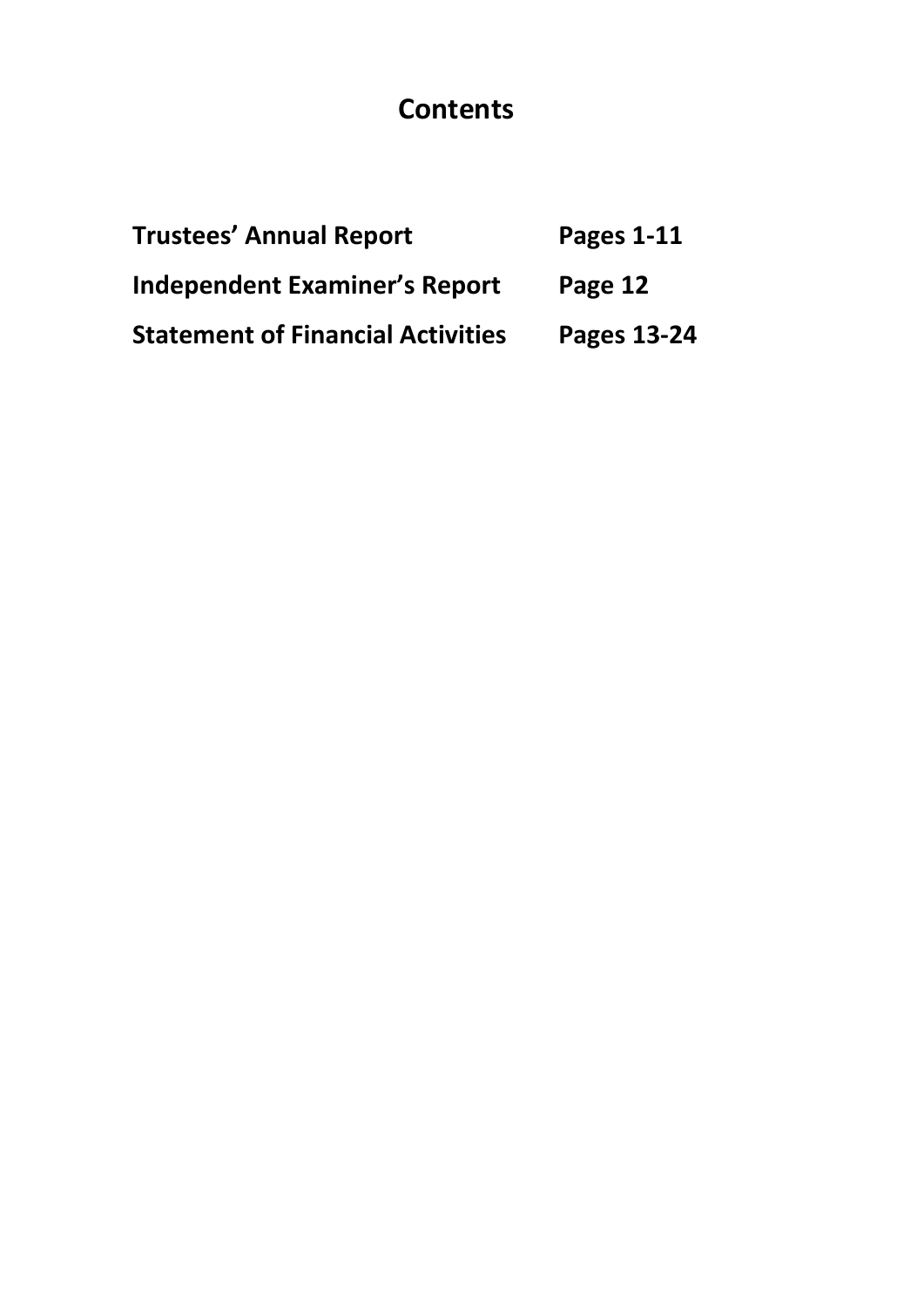

# **ST LEONARD'S CHURCH, CHESHAM BOIS**

# **TRUSTEES' ANNUAL REPORT FOR THE YEAR ENDED 31st DECEMBER 2021**

# **REGISTERED CHARITY 1134113**

## **OBJECTIVES & ACTIVITIES**

The primary object of the PCC is the promotion of the Gospel of our Lord Jesus Christ according to the doctrines and practices of the Church of England.

The PCC has the responsibility of co-operating with the incumbent in promoting in the ecclesiastical parish the whole mission of the Church, pastoral, evangelistic and social.

We focus on Jesus because he defines our identity. The Father shows us what to do, we trust him in all circumstances and we expect to see the Kingdom manifest. We seek to maintain the values, vision and mission of the Parish.

Quinquennial inspection repairs are normally addressed along with other items including ongoing maintenance items.

The PCC also has ongoing maintenance responsibility for the Parish Centre and 37 Milton Lawns and 19 Stubbs End Close.

#### **CHURCH ACTIVITIES**

| Sunday | 8.00am   BCP Holy Communion in Church (Jan-Mar Online, Apr-Dec in person & online) |
|--------|------------------------------------------------------------------------------------|
|        | 10.00am   Family Worship (Jan-Aug) in Church, (Sept-Dec) time changed to 10.30am   |
|        | 10.30am   Family Celebration (Sept-Dec) in Beacon School                           |
|        | 7.00pm   Encounter (Fortnightly in Church and Jan-July Online)                     |
|        |                                                                                    |

A variety of other meetings and youth and children's activities take place during the week including other services, fellowship groups and young people's and children's meetings as below.

> Maryland Pre-School Nursery Youth and Children's activities Home groups Prayer groups

We rely very heavily upon and are indebted to the voluntary effort and resources of our membership, particularly those who support the youth minister and children's ministers to run all the activities on Sundays as well as during the week. We are grateful for the voluntary effort of the teams that look after the flowers, welcome teams and sidesmen and all those others who perform many and varied tasks in and around the parish. During the COVID Restrictions a number of the services moved to an "Online" format and were also livestreamed when they returned to in-person services. Some of the church activities were also moved to an "online" format or had to be cancelled or postponed, whilst maintaining pastoral connections in lock-down.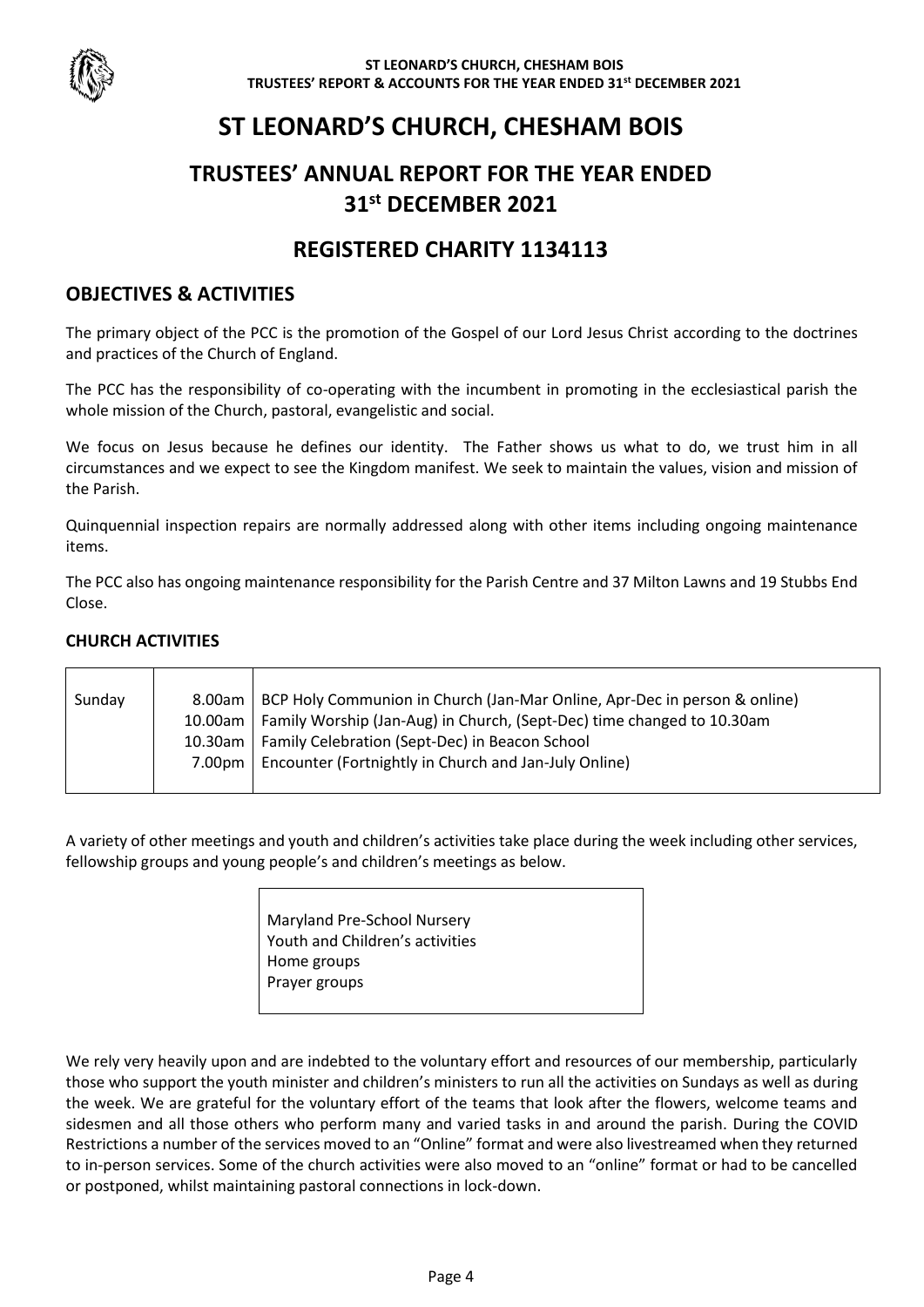

#### **PUBLIC BENEFIT**

The PCC has referred to the guidance in the Charity Commission's General Guidance on Public Benefit when reviewing its aims and objectives and in planning its future activities. In particular the PCC considers how planned activities will contribute to the aims and objectives it has set.

The Church of St. Leonard's Chesham Bois has a public duty and charge to the 'cure of souls' for the associated ecclesiastical parish. The overall ministry and work of the PCC, the clergy and staff routinely embraces this charge. All services and the majority of activities are accessible and open to our local and wider community with the sermons also available online. As an Anglican Church we serve parishioners through arranging baptism, funeral, and wedding ceremonies which includes wedding preparation. We recognise that in following Jesus it is possible to live in a community that not only builds up and strengthens our members but can also be a blessing to the wider community in which we live. Normal activities would include involvement and integration with Chesham Bois CE School, including curriculum support, pastoral support (including Transforming Lives for Good) and church visits. However, due to COVID Restrictions during a large proportion of 2021, a lot of pastoral and outreach activities had to be scaled back. Christmas services were able to proceed this year in person and online, although with a reduced attendance in the Church building and allowances for social distancing restrictions applied where people preferred. Due to the hard work of all the staff involved, Maryland Pre-School was able to continue as well, but on a reduced timetable. We thank the Maryland Team as they were able to continue to bless the community throughout the year. Other activities in the Parish Centre were greatly reduced due to COVID Restrictions.

#### **ACHIEVEMENTS & PERFORMANCE**

The Electoral Roll was updated in April 2021 and recorded 173 members.

In 2021 there were:-

| 3  | <b>Baptisms</b> |
|----|-----------------|
| 2  | Weddings        |
| 6. | <b>Funerals</b> |
|    |                 |

Our understanding is that as Christians, our life together is expressed in community and this is most readily realised in smaller group meetings beyond Sunday services. These groups are committed to realising in practice the values of the church. We have 7 adult home groups and 2 youth groups.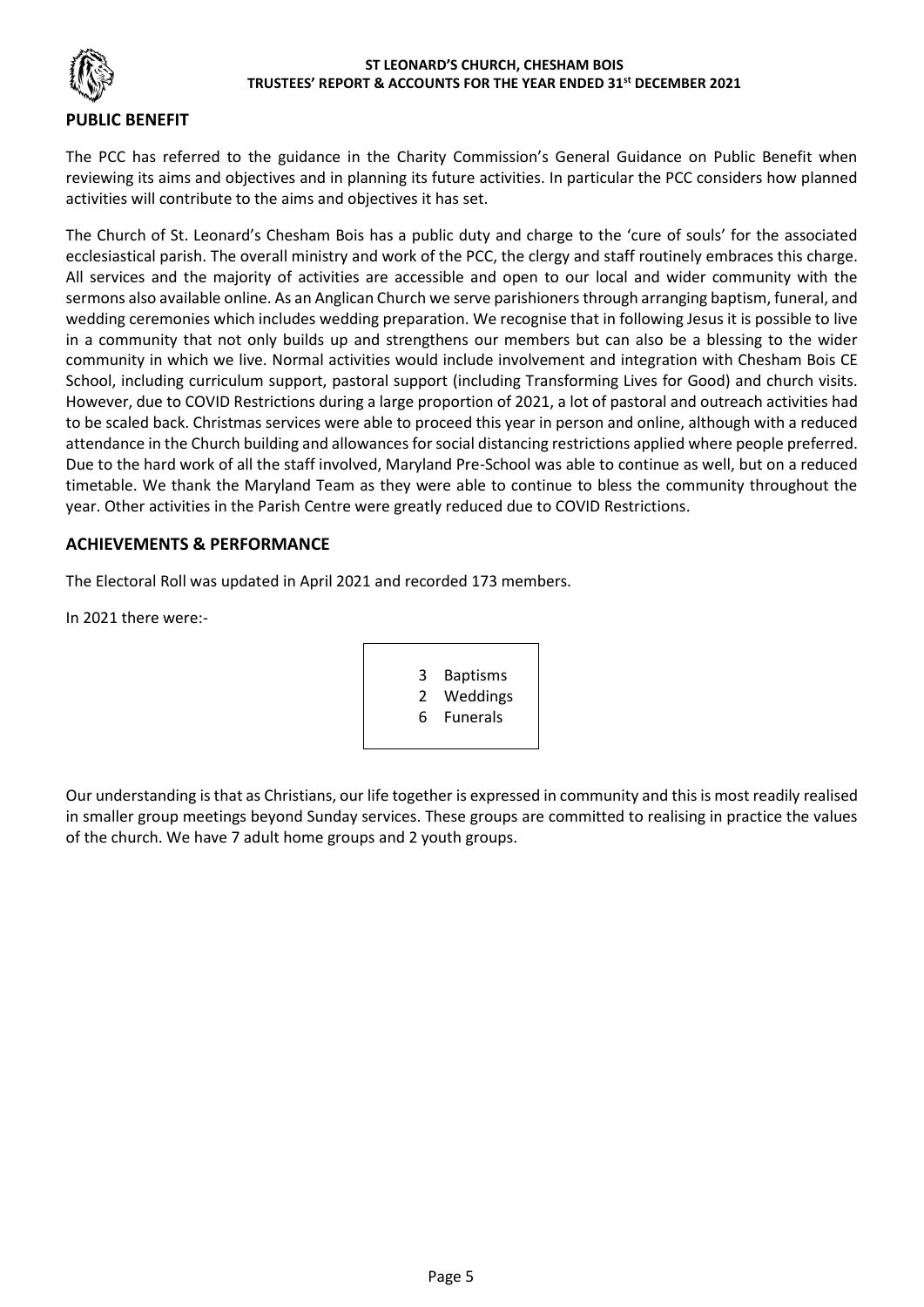

#### **STAFF AND LEADERSHIP**

The staff and leadership teams comprise:

| Laurie Clow          | Rector                                                     |
|----------------------|------------------------------------------------------------|
| Chris Clare          | Associate Minister                                         |
| <b>Ruth Leach</b>    | Office Manager, Freedom Prayer Coordinator and Rector's PA |
| Alice Somervell      | Administrator and Events Coordinator                       |
| Bekki Hadley         | Children & Families Worker (Sept-Dec)                      |
| Jonny Somervell      | <b>Worship Pastor</b>                                      |
| Jackie Lambert       | Licensed Lay Minister                                      |
| Peter Flory          | Licensed Lay Minister                                      |
| Owen Melville-Thomas | <b>Placement Student Youth Ministry</b>                    |
| Paul Evans           | Production & A/V Equipment trainer / Intern (Sept-Dec)     |
| Diana Wright         | Prophet                                                    |
| Denise Kolb          | Safeguarding Officer, Community Outreach Coordinator       |
|                      |                                                            |

#### **PCC**

The PCC met 6 times during the year. There was an additional emergency meeting in Feb 2021 to discuss the church's response to the Parish Centre Redevelopment decision. The average level of attendance was 87%. Some members were able to attend a number of the meetings via a Zoom link. Matters considered during the year are tabulated below.

COVID Restrictions and their effect on church gatherings and services Church members well-being during extended periods of COVID lockdown Budgets and expenditure Health and Safety, Risk Assessments and Safeguarding Maryland – intake numbers, staff ratios, staff and children's well being Financial matters including CCT property rentals, staff costs Mission and our Kingdom Partners Alternative venues to the Beacon, and the use of Restore Hope venue facilities Children's and Youth work Church Property Maintenance Staff Matters including office members PCC Committees Parish Centre redevelopment One-off Church weekend away One-off Financial gifts and support of Church members and other Churches, Budgets. PCC Committees The feel and style of the existing Church services, and whether to stream them How to best support Jesus Ministries Church weekend away One-off Financial gifts and support of Church members and other Churches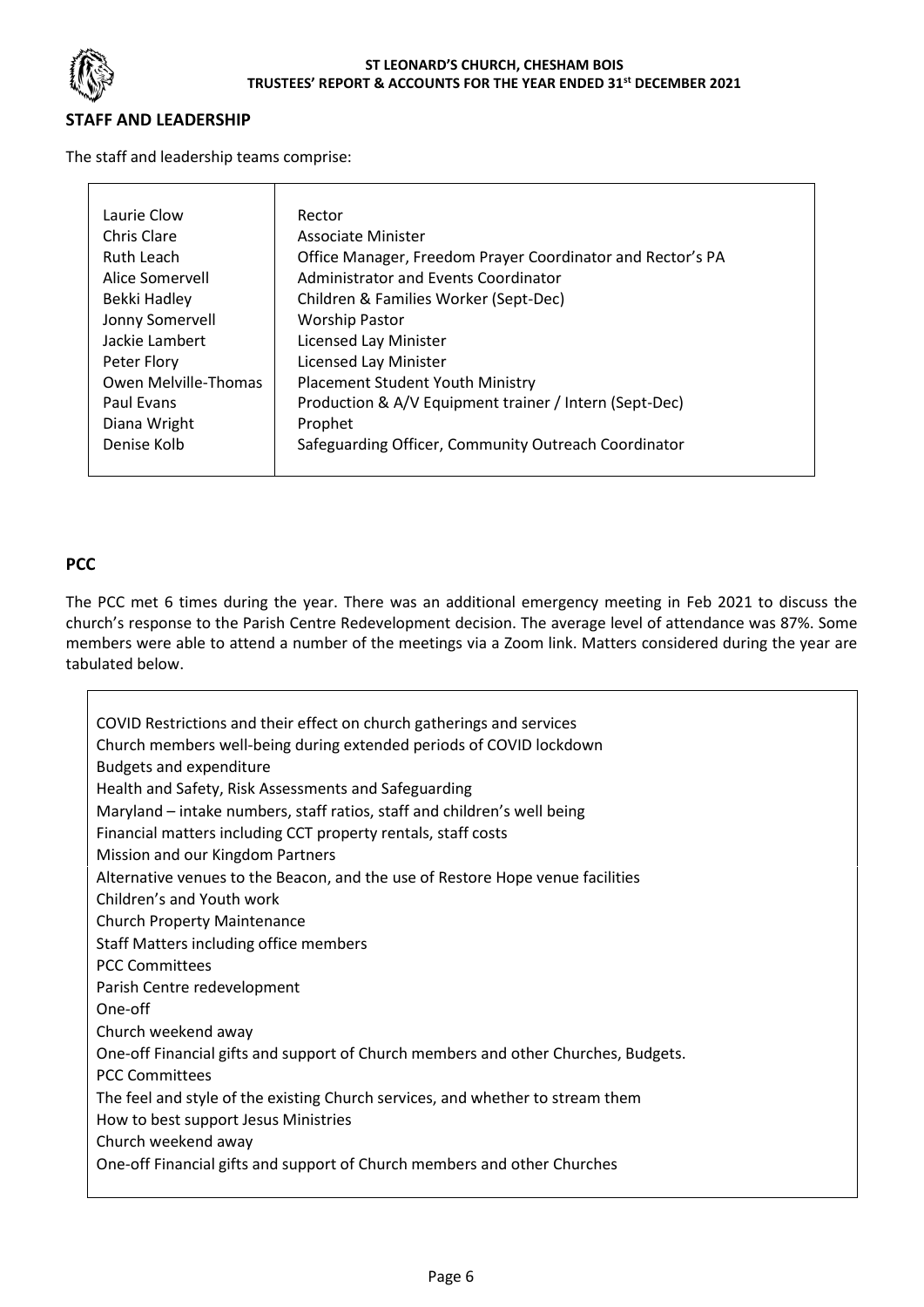

#### **MISSION & TRAINING**

The church membership were involved with the following activities during the course of the year:-

Seniors' Ministry with other churches in Amersham Freedom Prayer Wedding Preparation Restore Hope Outreach and Food Distribution initiatives Parish Centre Redevelopment Project

These and other activities are fully reported in the APCM Annual Report Booklet.

#### **FINANCIAL REVIEW**

The PCC accounts for the year 2021 are attached and have been duly examined and approved.

The accounts indicate a decrease in the level of income in 2021 over 2020 and a decrease in the expenditure of the Council in 2021 over 2020.

The overall normal income is greater than normal expenditure.

The ongoing financial commitments of the PCC are related to the continued ministry of the church, its members and payment of employed staff that support them and to the maintenance and fabric of the buildings.

In 2021, one Intern, one student youth worker, and one children and families worker were housed in 19 Stubbs End Close. Council tax for 19 Stubbs End Close is met by the PCC.

This property is occupied by annual licence from the Chiltern Christian Trust.

The PCC paid the Parish Share in full in 2021.

The impact of Covid-19 pandemic has been to reduce income both in collections and bankers order as well as rental income on the Parish Centre, there has been a significant increase in cleaning costs, however, there have been savings in terms of rent payable.

The failure of the Parish Centre boiler in November, required a new boiler installation at a cost of £9,340.78

A replacement PA mixer desk and camera was purchased for the church building at a cost of £3,642.00.

The PCC Maryland Fund showed a deficit of £6,382.40 at the close of the year, however in January a successful application was made for a grant from Buckinghamshire Council's, Sustainability and quality improvement fund for £8,500.00 to cover the 2021 deficit and cost of heaters following the failure of the boiler.

The PCC Parish Centre Fund showed a deficit of £2,305.59 at the close of the year. It is anticipated that a more usual revenue flow will address this in 2022.

#### **RESERVES POLICY**

In January 2021, the PCC set the reserve policy level at £60,000 following the annual review.

This is set at a suitable amount to cover general operational expenditure for three months excluding the Parish Share.

At the end of the 2021 the general unrestricted funds available to the PCC amounted to £73,898.96.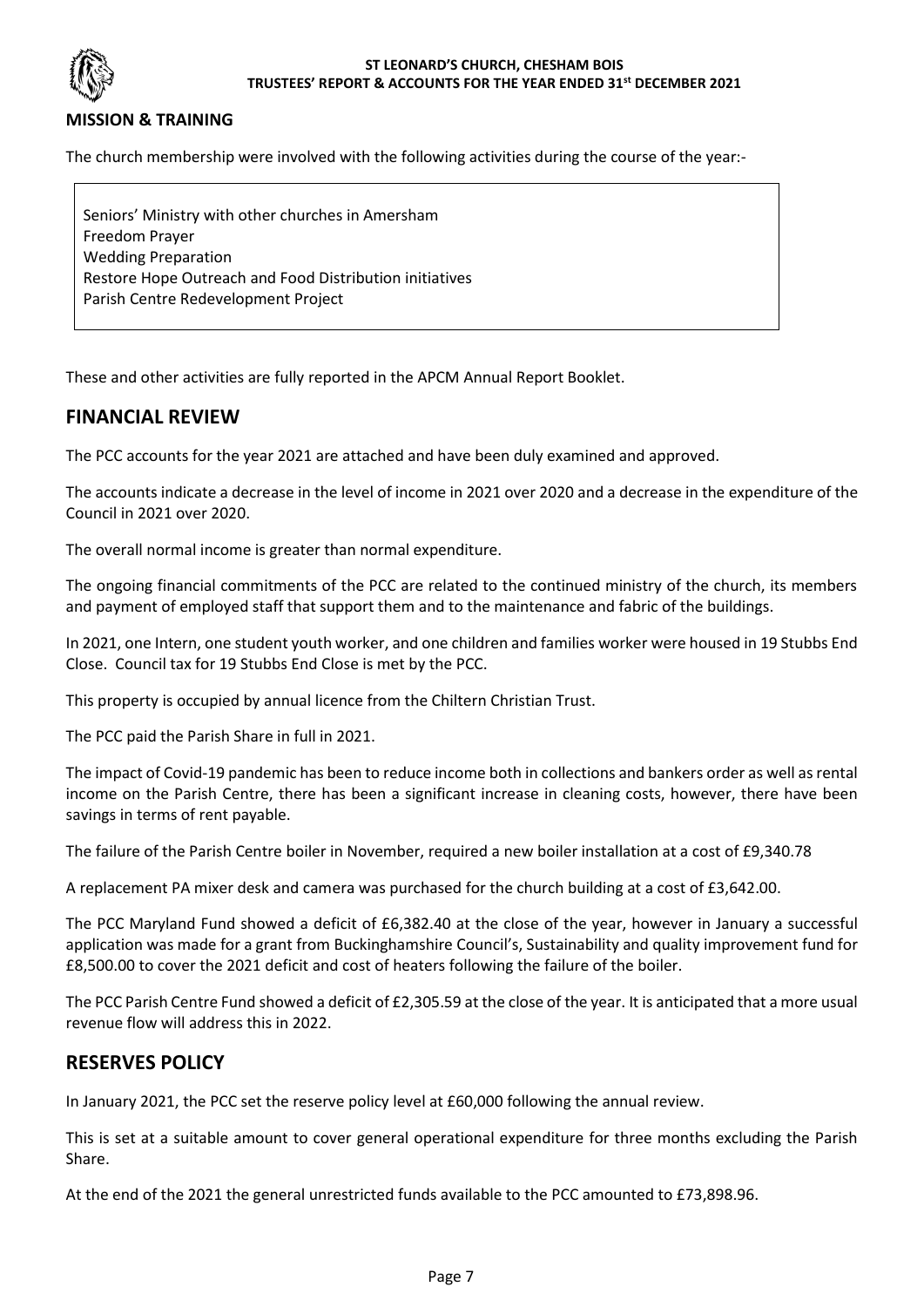

# **STRUCTURE, GOVERNANCE & MANAGEMENT**

The Parochial Church Council (PCC) is a corporate body established by the Church of England. The PCC operates under the Parochial Church Council Powers Measure. The PCC became a registered charity with the Charity Commission on the 5<sup>th</sup> February 2010.

Members of the PCC are either ex-officio, elected by the Annual Parochial Church Meeting (APCM) or co-opted in accordance with the Church Representation Rules.

Policies and procedures for Health & Safety, Disability Discrimination legislation and Safeguarding are regularly reviewed. The PCC applies the Diocese of Oxford Safeguarding Policy and the Safeguarding Representative is Denise Kolb.

A review of the major risks and a risk register with action plan exists and is held by the Office Manager.

Illustrative diagram showing the current structures, roles and responsibilities.

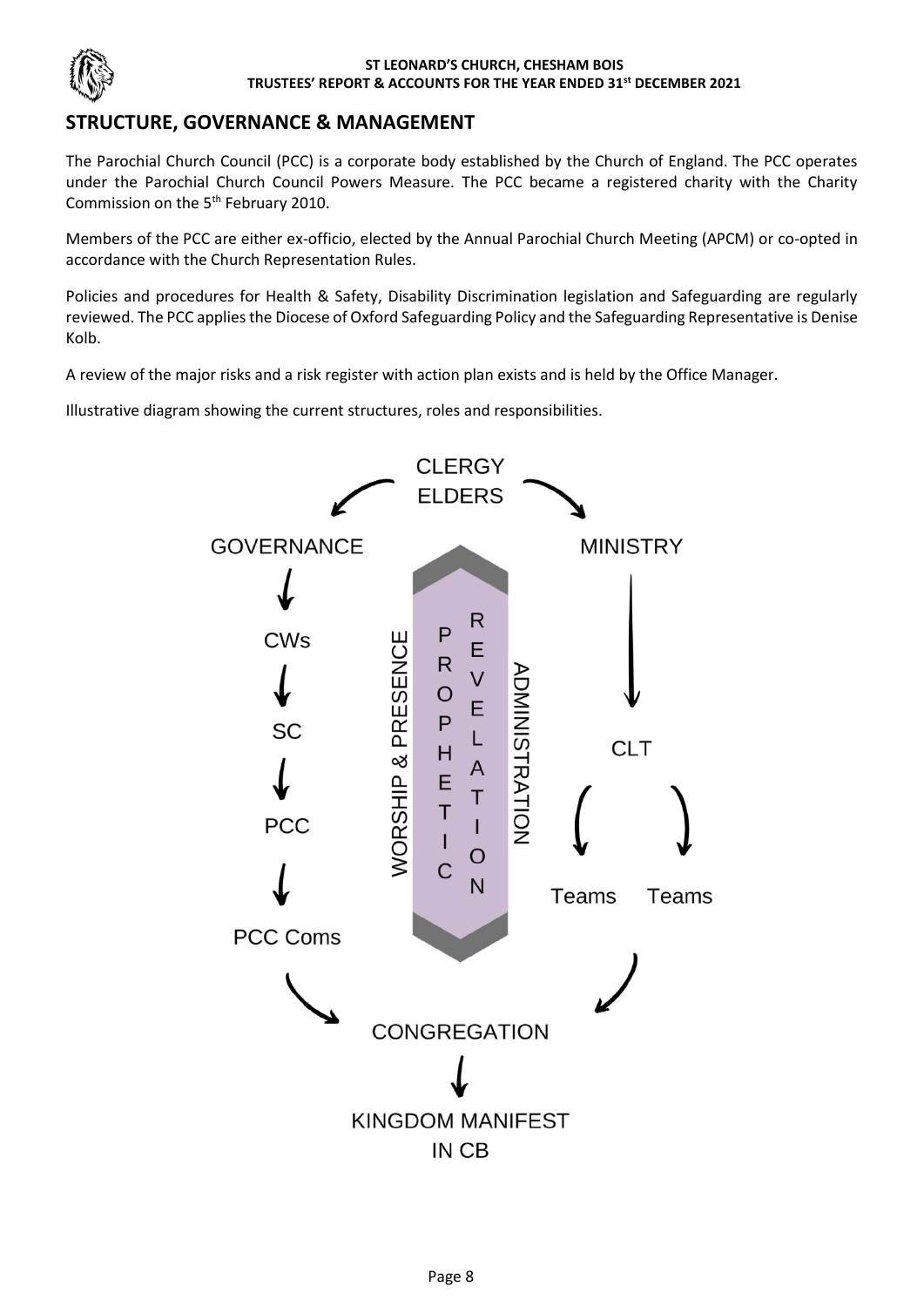

The PCC operated with eight main committees in 2021

| <b>Standing Committee</b><br>Chair: Rector          | Standing committee is the executive committee of the PCC. It has power<br>to transact the business of the PCC between PCC meetings, subject to any<br>parameters set by the Council including spending up to £400. Standing<br>committee shapes the agenda for PCC meetings. |  |  |  |  |  |
|-----------------------------------------------------|------------------------------------------------------------------------------------------------------------------------------------------------------------------------------------------------------------------------------------------------------------------------------|--|--|--|--|--|
| <b>Mission Committee</b><br>Chair: Chris Clare      | This committee oversees the mission support function of the Church,<br>supporting individuals, societies and projects at home and overseas. It<br>recommends the allocation of funds to the PCC and is responsible for the<br>distribution of these monies.                  |  |  |  |  |  |
| <b>Fabric Committee</b><br>Chair: Rector            | This committee oversees the repair and maintenance of all the church<br>properties advising and making recommendations to the PCC.                                                                                                                                           |  |  |  |  |  |
| <b>Personnel Committee</b><br>Chair: Rector         | This committee oversees appointment and support of all staff and<br>regulates appraisal and training.                                                                                                                                                                        |  |  |  |  |  |
| <b>Safeguarding Committee</b><br>Chair: Chris Clare | This committee oversees the safeguarding of all activities within the<br>church and ensures it adheres to Diocesan policy and the law.                                                                                                                                       |  |  |  |  |  |
| <b>Finance Committee</b><br>Chair: Katie Flory      | This committee is responsible for supporting the Treasurer in the<br>financial management and policies of the church, it advises and<br>recommends best charity practice and processes to the PCC.                                                                           |  |  |  |  |  |
| <b>Parish Centre</b><br>Redevelopment<br>Committee  | This committee oversees the project for the redevelopment of the<br>existing Parish Centre/Rectory site and oversees three sub-committees                                                                                                                                    |  |  |  |  |  |
| Chair: Rector                                       | Parish Centre Redevelopment Committees:<br>Warrior Prayer/Revelation - Chair: Rector<br>i)<br>$\mathsf{ii}$<br>Strategy - Chair: Chris Clare<br>Implementation - Chair: David Clare<br>iii)                                                                                  |  |  |  |  |  |
| <b>Maryland Committee</b><br>Chair: Andrea Hayers   | This committee oversees the operational running of the Maryland Pre-<br>School.                                                                                                                                                                                              |  |  |  |  |  |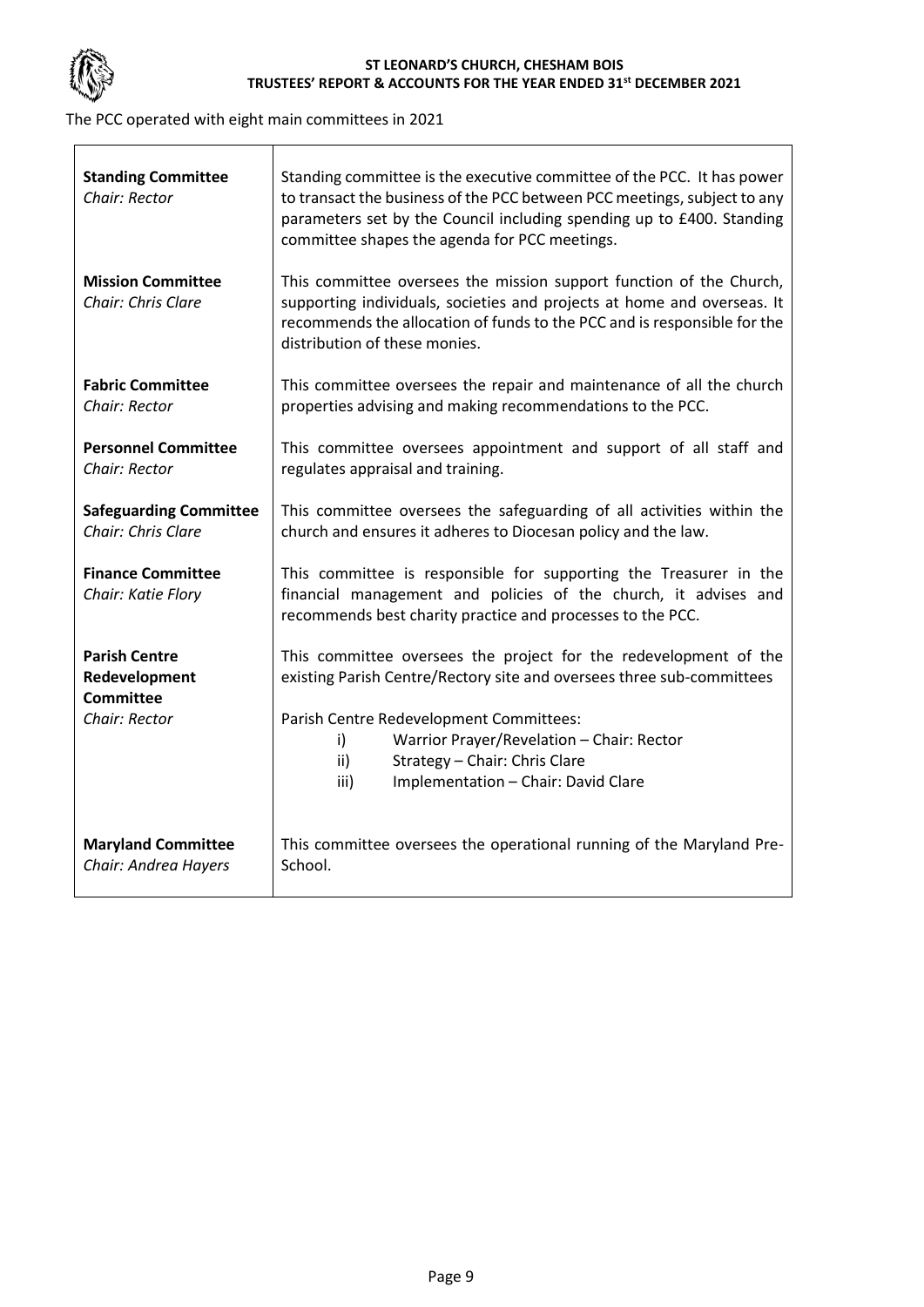

 $\Gamma$ 

 $\overline{a}$ 

# **REFERENCE & ADMINISTRATIVE DETAILS**

| <b>Full Name</b>                 | The Parochial Church Council of St. Leonard's Chesham Bois                                       |
|----------------------------------|--------------------------------------------------------------------------------------------------|
| <b>Church Address</b>            | High Bois Lane, Chesham Bois, Amersham, Buckinghamshire, HP6 6DG                                 |
| Correspondence<br><b>Address</b> | The Church Office, Parish Centre, Glebe Way, Chesham Bois, Amersham,<br>Buckinghamshire, HP6 5ND |
| <b>Bank Address</b>              | TSB Bank, PO Box 373, Leeds, LS14 9GQ                                                            |
| Independent<br>Examiner          | Nicola Anderson FCA FCIE, 189 Baldwins Lane, Croxley Green, Rickmansworth, Herts.<br>WD3 3LL     |
| Rector                           | Revd Laurie Clow                                                                                 |

#### **MEMBERSHIP OF THE PAROCHIAL CHURCH COUNCIL DURING 2021**

| <b>Rector (Chairman)</b><br><b>Self-Supporting Minister</b><br><b>Licensed Lay Ministers</b><br><b>Churchwardens</b> |         | Revd Laurie Clow<br><b>Revd Chris Clare</b><br>Jackie Lambert<br>Choi van Rest                                                                                                       | Peter Flory<br>Cathy Baldwin |                    |
|----------------------------------------------------------------------------------------------------------------------|---------|--------------------------------------------------------------------------------------------------------------------------------------------------------------------------------------|------------------------------|--------------------|
| <b>PCC Secretary</b>                                                                                                 |         | Adrian Dunn                                                                                                                                                                          |                              |                    |
| <b>PCC Treasurer</b>                                                                                                 |         | Katie Flory                                                                                                                                                                          |                              |                    |
| <b>Diocesan Representatives</b>                                                                                      |         | Peter Flory (From Sep 2021)                                                                                                                                                          |                              |                    |
| <b>Deanery Representatives</b>                                                                                       |         | Jackie Lambert                                                                                                                                                                       | Peter Flory                  |                    |
| Lay Representatives                                                                                                  | Elected |                                                                                                                                                                                      |                              |                    |
|                                                                                                                      | 2018    | Monica Bartlett ¥                                                                                                                                                                    | Stuart McLachlan ¥           | Malcolm Hafner     |
|                                                                                                                      | 2019    | Andrew Silley ¤                                                                                                                                                                      | Yvette Speakman ¥            |                    |
|                                                                                                                      |         | Edoardo Cavallo                                                                                                                                                                      | <b>Adrian Dunn</b>           |                    |
|                                                                                                                      | 2020    | Katie Flory                                                                                                                                                                          | Jenny Robinson               | <b>Adrian Dunn</b> |
|                                                                                                                      |         | Alison Greenhaugh                                                                                                                                                                    | Edoardo Cavallo              |                    |
|                                                                                                                      | 2021    | Marion Campbell-Brown $\infty$                                                                                                                                                       | Andrew Pimenta ∞             | Malcolm Hafner     |
|                                                                                                                      |         | Samantha McEwen ∞                                                                                                                                                                    |                              |                    |
|                                                                                                                      |         | ¥ Until Annual Parochial Church Meeting 12 <sup>th</sup> April 2021<br>∞ From Annual Parochial Church Meeting 12 <sup>th</sup> April 2021<br>¤ Until 20 <sup>th</sup> September 2021 |                              |                    |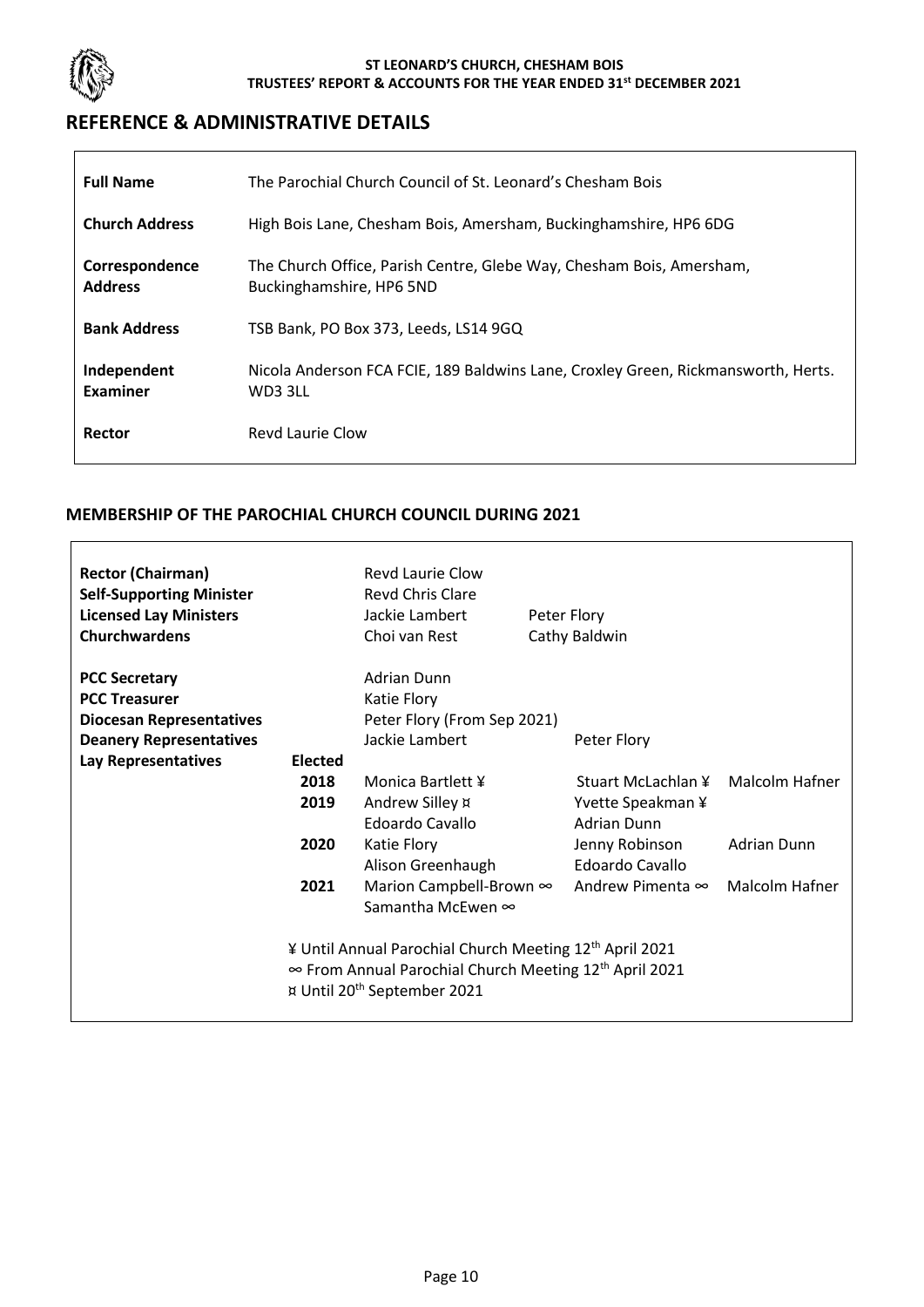

# **STATEMENT OF TRUSTEES' RESPONSIBILITIES**

The members of the Parochial Church Council are required to prepare financial statements each year. These give a true and fair view of the Parochial Church Council's financial activities during the year and of its financial position at year end. In preparing financial statements giving a true and fair view, the members should follow best practice and:

- select suitable accounting policies and apply them consistently;
- make judgements and estimates that are reasonable and prudent;
- state whether applicable accounting standards and recommended practice have been followed, subject to any departures disclosed and explained in the financial statements;
- prepare the financial statements on the going concern basis unless it is inappropriate to presume that the Parochial Church Council will continue in operation.

The members of the Parochial Church Council are responsible for keeping accounting records which disclose with reasonable accuracy the financial position of the Parochial Church Council and which enable them to ascertain the financial position of the Parochial Church Council and ensure that the financial statements comply with the Charities Act 2011 and Accounting and Reporting by Charities: Statement of Recommended Practice applicable to charities preparing their accounts in accordance with the Financial Reporting Standard applicable in the UK and Republic of Ireland published on 16 July 2014. They are also responsible for safeguarding the assets of the Parochial Church Council and hence for taking reasonable steps for the prevention and detection of fraud and other irregularities.

#### **RELATED PARTY TRANSACTIONS AND TRUSTEES' REMUNERATIONS**

Statements and details of related transactions can be found in Note 10 of the accounts.

Approved by the Parochial Church Council 21<sup>st</sup> March 2022 signed on their behalf.

Choi Van Rest Churchwarden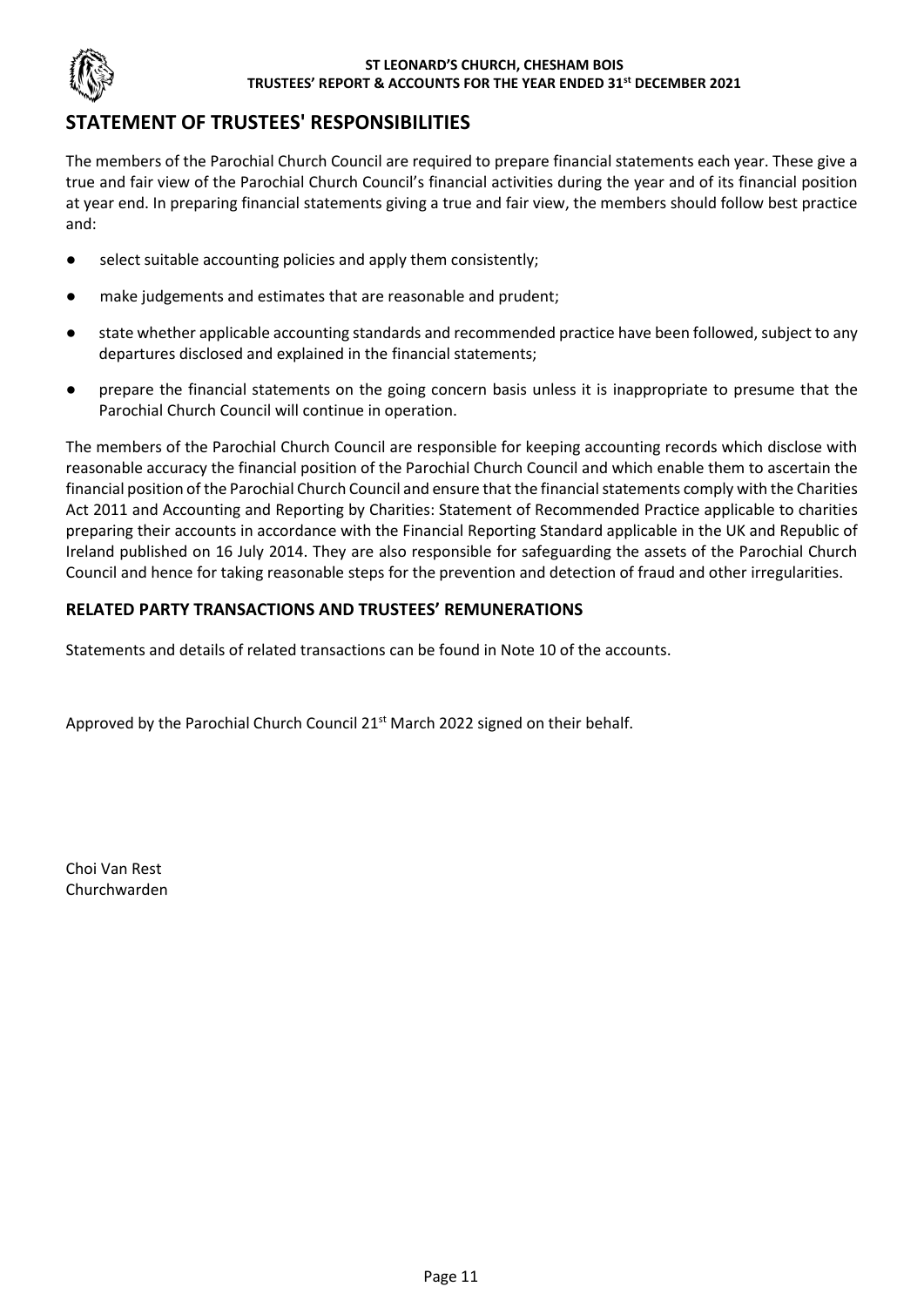

## **INDEPENDENT EXAMINER'S REPORT**

I report to the Trustees on my examination of the accounts of St Leonard's Church (charity no. 1134113) for the year ended 31 December 2020 as set out on pages 13 – 24.

#### **Responsibilities and basis of report**

As the charity trustees of the charity you are responsible for the preparation of the accounts in accordance with the requirements of the Charities Act 2011 ('the Act').

I report in respect of my examination of the charity's accounts carried out under section 145 of the 2011 Act and in carrying out my examination I have followed all the applicable Directions given by the Charity Commission under section 145(5)(b) of the Act.

#### **Independent examiner's statement**

Since the charity's gross income exceeded £250,000 your examiner must be a member of a body listed in section 145 of the 2011 Act. I confirm that I am qualified to undertake the examination because I am member of the Institute of Chartered Accountants in England and Wales, which is one of the listed bodies.

I have completed my examination. I confirm that no material matters have come to my attention in connection with the examination giving me cause to believe that in any material respect:

- 1. Accounting records were not kept in respect of the charity as required by section 130 of the Act; or
- 2. The accounts do not accord with those records.

I have no concerns and have come across no other matters in connection with the examination to which attention should be drawn in this report in order to enable a proper understanding of the accounts to be reached.

#### **Nicola Anderson FCA FCIE** dated: **and a set of the set of the set of the set of the set of the set of the set of the set of the set of the set of the set of the set of the set of the set of the set of the set of the set o**

189 Baldwins Lane Croxley Green Rickmansworth Hertfordshire WD3 3LL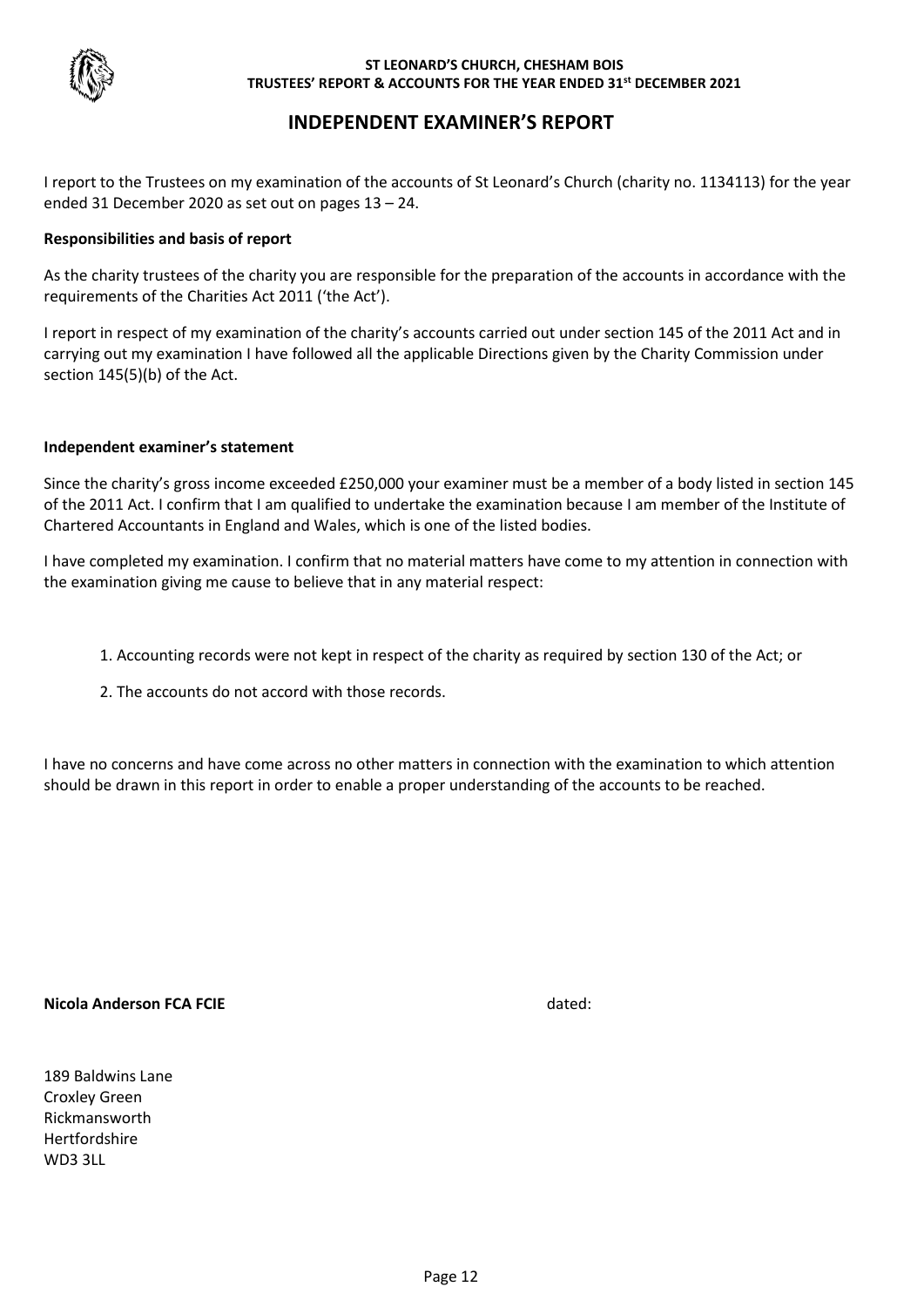# **STATEMENT OF FINANCIAL ACTIVITIES**

|                                                                         | <b>Note</b> | Unrestricted<br><b>Funds</b><br>£ | Designated<br><b>Funds</b><br>£ | Restricted<br>Funds<br>£ | <b>Total Funds</b><br>2021<br>£ | <b>Unrestricted</b><br><b>Funds</b><br>£ | Designated<br><b>Funds</b><br>£ | <b>Restricted</b><br><b>Funds</b><br>£ | <b>Total Funds</b><br>2020<br>£ |
|-------------------------------------------------------------------------|-------------|-----------------------------------|---------------------------------|--------------------------|---------------------------------|------------------------------------------|---------------------------------|----------------------------------------|---------------------------------|
| Income from:                                                            |             |                                   |                                 |                          |                                 |                                          |                                 |                                        |                                 |
| Incoming resources from donors                                          | 2(a)        | 245,733.29                        | 706.15                          | 12,561.39                | 259,000.83                      | 266,362.52                               | 1,465.75                        | 32,082.03                              | 299,910.30                      |
| Other voluntary incoming resources                                      | 2(b)        | 728.00                            | 0.00                            | 19,589.94                | 20,317.94                       | 1,045.00                                 | 0.00                            | 19,780.00                              | 20,825.00                       |
| Income from charitable and ancillary trading                            | 2(c)        | 2,341.00                          | 62,732.42                       | 0.00                     | 65,073.42                       | 1,246.63                                 | 88,695.49                       | 0.00                                   | 89,942.12                       |
| Other ordinary incoming resources                                       | 2(d)        | 0.00                              | 33,993.63                       | 0.00                     | 33,993.63                       | 0.00                                     | 0.00                            | 0.00                                   | 0.00                            |
| Income from investments                                                 | 2(e)        | 62.22                             | 0.00                            | 0.00                     | 62.22                           | 1,185.57                                 | 0.00                            | 0.00                                   | 1,185.57                        |
| <b>Total Income from:</b>                                               |             | 248,864.51                        | 97,432.20                       | 32,151.33                | 378,448.04                      | 269,839.72                               | 90,161.24                       | 51,862.03                              | 411,862.99                      |
| <b>Expenditure on:</b>                                                  |             |                                   |                                 |                          |                                 |                                          |                                 |                                        |                                 |
| Grants                                                                  | 3(a)        | 0.00                              | 24,530.00                       | 13,893.66                | 38,423.66                       | 4,500.00                                 | 24,780.00                       | 12,920.55                              | 42,200.55                       |
| Activities directly relating to the work of the church                  | 3(b)        | 221,038.20                        | 16,724.20                       | 11,037.48                | 248,799.88                      | 252,894.37                               | 48,655.46                       | 38,135.54                              | 339,685.37                      |
| Costs of generating funds                                               | 3(c)        | 905.11                            | 81,410.80                       | 7.43                     | 82,323.34                       | 1,138.84                                 | 99,873.96                       | 0.00                                   | 101,012.80                      |
| <b>Total Expenditure on:</b>                                            |             | 221,943.31                        | 122,665.00                      | 24,938.57                | 369,546.88                      | 258,533.21                               | 173,309.42                      | 51,056.09                              | 482,898.72                      |
| Net Income/ (Expenditure) Resources before Transfer                     |             | 26,921.20                         | $-25,232.80$                    | 7,212.76                 | 8,901.16                        | 11,306.51                                | $-83,148.18$                    | 805.94                                 | $-71,035.73$                    |
| <b>Transfers</b>                                                        |             |                                   |                                 |                          |                                 |                                          |                                 |                                        |                                 |
| Gross Transfer between Funds - In<br>Gross Transfer between Funds - Out |             | 0.00<br>$-23,352.62$              | 48,592.62<br>$-24,640.00$       | 1,157.97<br>$-1,757.97$  | 49,750.59<br>-49,750.59         | 75.85<br>$-25,079.99$                    | 69,324.85<br>$-45,514.77$       | 1,194.06<br>0.00                       | 70,594.76<br>$-70,594.76$       |
| <b>Net movement in Funds</b>                                            |             | 3,568.58                          | $-1,280.18$                     | 6,612.76                 | 8,901.16                        | $-13,697.63$                             | $-59,338.10$                    | 2,000.00                               | $-71,035.73$                    |
| <b>Reconciliation of Funds</b>                                          |             |                                   |                                 |                          |                                 |                                          |                                 |                                        |                                 |
| <b>Total Funds Brought Forward</b>                                      |             | 70,330.38                         | 81,386.53                       | 5,365.00                 | 157,081.91                      | 84,028.01                                | 140,724.63                      | 3,365.00                               | 228,117.64                      |
| <b>Total Funds Carried Forward</b>                                      |             | 73,898.96                         | 80,106.35                       | 11,977.76                | 165,983.07                      | 70,330.38                                | 81,386.53                       | 5,365.00                               | 157,081.91                      |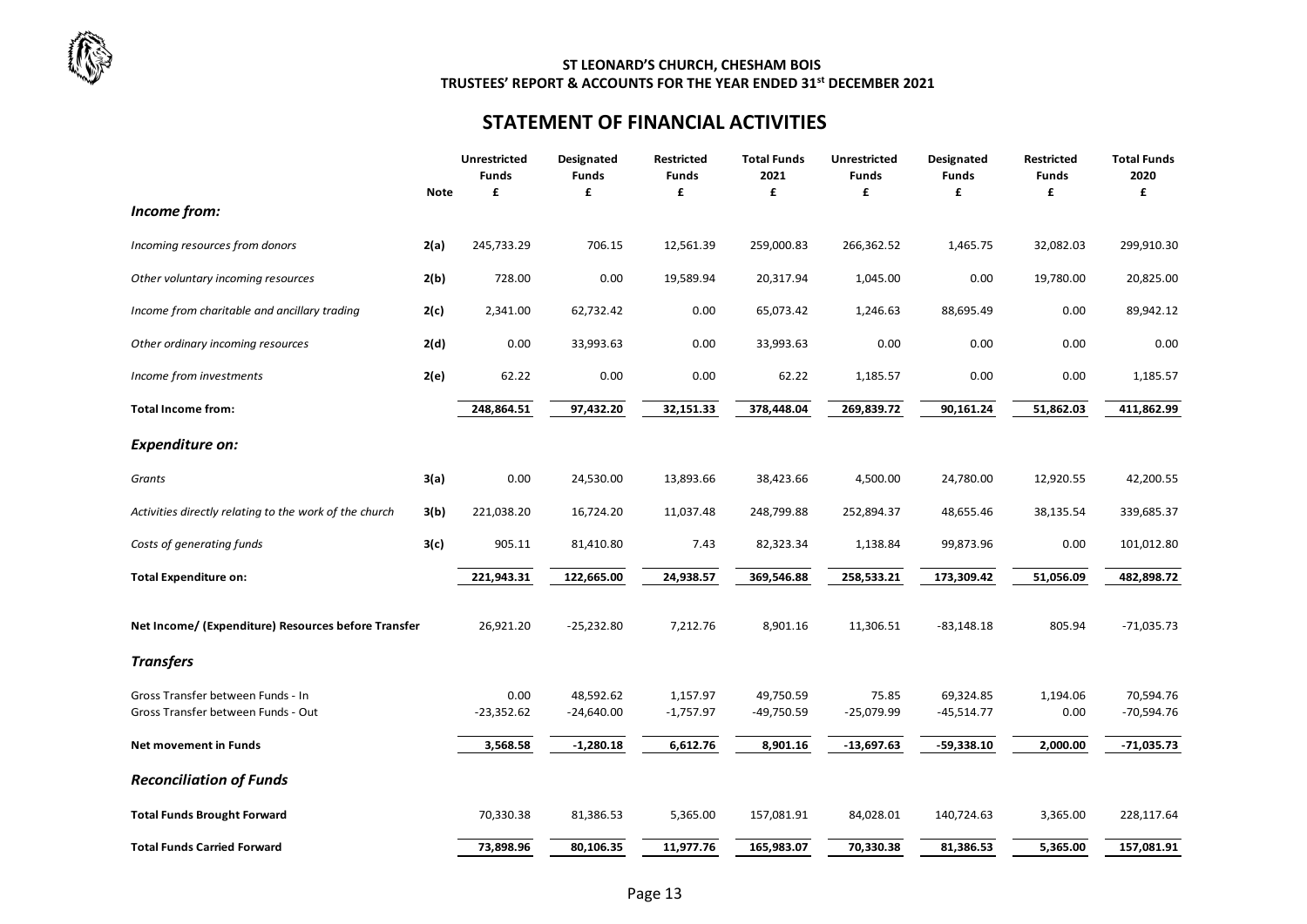

## **BALANCE SHEET**

|                                              |             | <b>Unrestricted</b> | <b>Designated</b> | <b>Restricted</b> | 2021        | 2020       |
|----------------------------------------------|-------------|---------------------|-------------------|-------------------|-------------|------------|
|                                              | <b>Note</b> | £                   | £                 | £                 | £           | £          |
| <b>Fixed assets</b>                          |             |                     |                   |                   |             |            |
| Photocopier, Boiler, PA equipment            | 5           | 4,529.50            | 7,005.58          | 0.00              | 11,535.08   | 2,697.00   |
|                                              |             | 4,529.50            | 7,005.58          | 0.00              | 11,535.08   | 2,697.00   |
| <b>Current assets</b>                        |             |                     |                   |                   |             |            |
| <b>Debtors</b>                               |             | 8,715.10            | 11,932.65         | 6,667.80          | 27,315.55   | 10,980.92  |
| Cash at bank and in hand                     |             | 65,876.59           | 62,427.13         | 7,017.60          | 135,321.32  | 150,275.81 |
|                                              |             | 74,591.69           | 74,359.78         | 13,685.40         | 162,636.87  | 161,256.73 |
| <b>Liabilities</b>                           |             |                     |                   |                   |             |            |
| Creditors: Amounts falling due in one year   |             | 5,222.23            | 1,259.01          | 1,707.64          | 8,188.88    | 6,871.82   |
|                                              |             | 5,222.23            | 1,259.01          | 1,707.64          | 8,188.88    | 6,871.82   |
| Net current assets less current liabilities  |             | 69,369.46           | 73,100.77         | 11,977.76         | 154,447.99  | 154,384.91 |
| <b>Total assets less current liabilities</b> |             | 73,898.96           | 80,106.35         | 11,977.76         | 165,983.07  | 157,081.91 |
| <b>Total net assets less liabilities</b>     |             | 73,898.96           | 80,106.35         | 11,977.76         | 165,983.07  | 157,081.91 |
| <b>Represented by</b>                        |             |                     |                   |                   |             |            |
| <b>General Fund</b>                          |             | 73,898.96           | 0.00              | 0.00              | 73,898.96   | 70,330.38  |
| General Reserve for Future Activities Fund   |             | 0.00                | 88,245.87         | 0.00              | 88,245.87   | 71,252.24  |
| <b>Mission Fund</b>                          |             | 0.00                | 6.39              | 0.00              | 6.39        | 31.37      |
| PCC Maryland Fund                            |             | 0.00                | $-6,382.94$       | 0.00              | $-6,382.94$ | 1,614.32   |
| PCC Parish Centre Fund                       |             | 0.00                | $-2,305.59$       | 0.00              | $-2,305.59$ | 8,221.78   |
| Parish Centre Redevelopment Project Fund     |             | 0.00                | 417.62            | 0.00              | 417.62      | 141.82     |
| Parish Centre Redevelopment Build Fund       |             | 0.00                | 125.00            | 3,365.00          | 3,490.00    | 3,490.00   |
| Gifts Specified by Donor                     |             | 0.00                | 0.00              | 8,238.89          | 8,238.89    | 2,000.00   |
| Parish Events Fund                           |             | 0.00                | 0.00              | 373.87            | 373.87      | 0.00       |
| <b>Funds of the church</b>                   | 7           | 73,898.96           | 80,106.35         | 11,977.76         | 165,983.07  | 157,081.91 |

These accounts have been approved by the PCC on 21<sup>st</sup> March 2022 and are signed on their behalf by:

Katie Flory **Treasurer**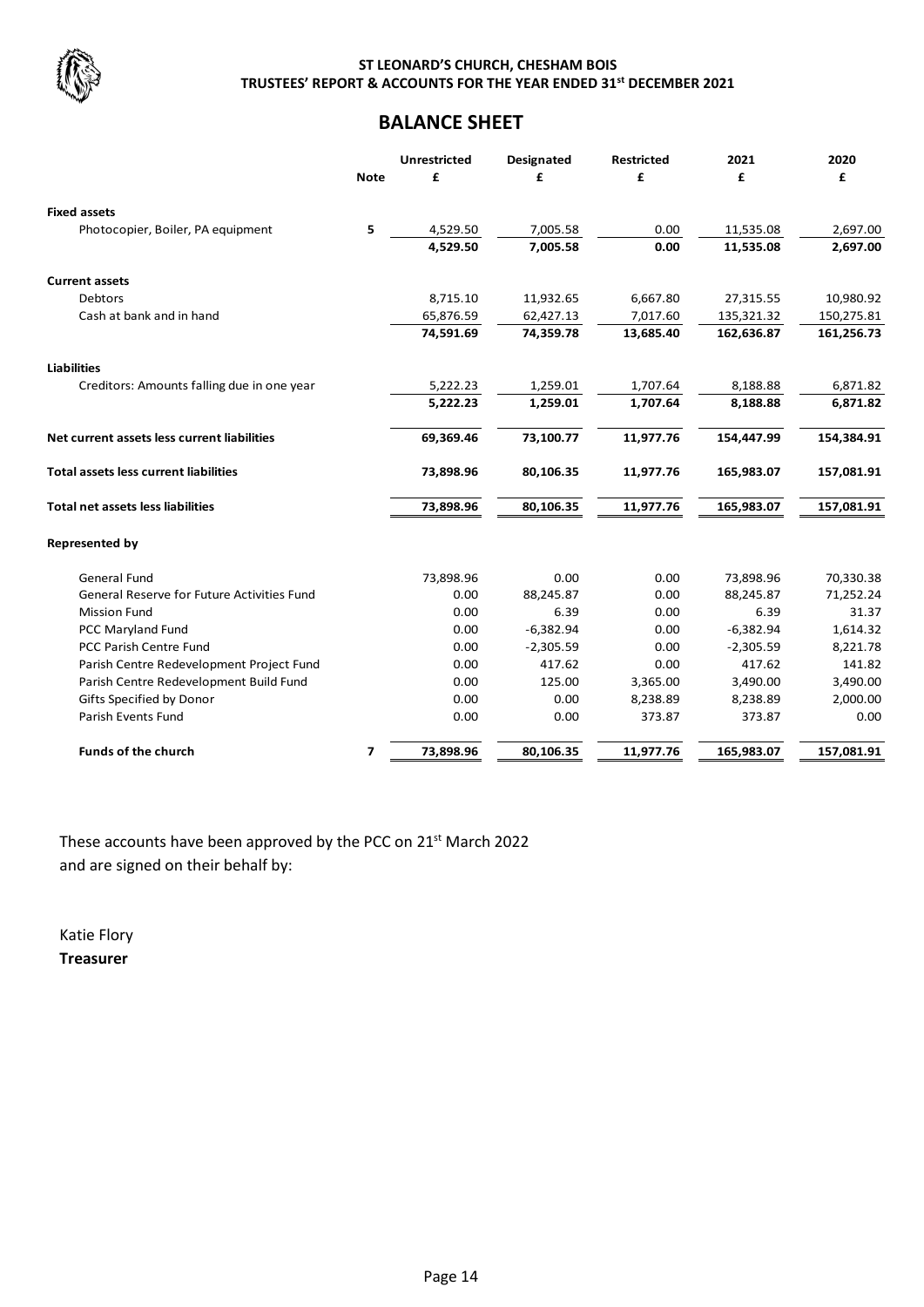

# **STATEMENT OF CASH FLOWS**

| <b>Note</b>                                                                  | 2021<br>£    | 2020<br>£    |
|------------------------------------------------------------------------------|--------------|--------------|
| Cash flows from operating activities:                                        |              |              |
| Net cash provided by/ (used in) operating activities<br>A                    | $-15,016.71$ | $-87,196.13$ |
| Cashflows from investing activities<br>Interest                              | 62.22        | 1,185.57     |
| Change in cash in year                                                       | $-14,954.49$ | $-86,010.56$ |
| Cash at beginning of the year                                                | 150,275.81   | 236,286.37   |
| Cash at end of the year<br>B                                                 | 135,321.32   | 150,275.81   |
| Reconciliation of net income/(expenditure) to net cash flows<br>A            |              |              |
| <b>Purchase of Fixed Assets</b>                                              | $-12,982.78$ | $-3,596.40$  |
| Net income /(expenditure) for year per the statement of financial activities | 8,901.16     | $-71,035.73$ |
| Dividends, interest and rents from investments                               | $-62.22$     | $-1,185.57$  |
| (Increase)/Decrease in debtors                                               | $-16,334.63$ | 15,278.12    |
| Increase/(Decrease) in creditors                                             | 1,317.06     | $-27,555.95$ |
| <b>Depreciation of Fixed Assets</b>                                          | 4,144.70     | 899.40       |
| Net cash provided by (used in) operating activities                          | $-15,016.71$ | $-87,196.13$ |
| Analysis of cash and cash equivalents<br>B                                   |              |              |
| Cash in hand                                                                 | 25.22        | 22.80        |
| Notice deposits (less than 3 months)                                         | 135,296.10   | 150,253.01   |
|                                                                              | 135,321.32   | 150,275.81   |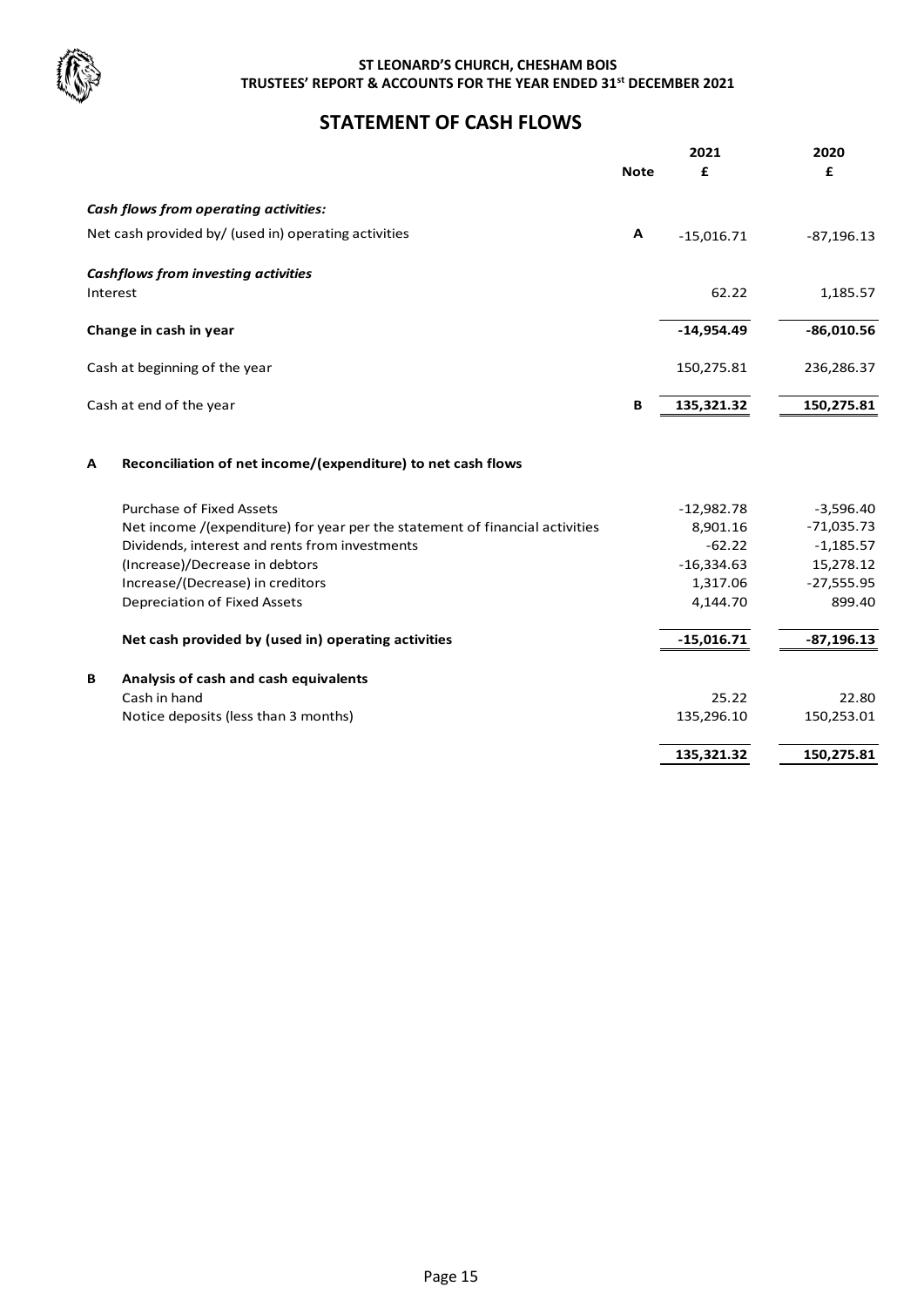

# **NOTES TO THE ACCOUNTS**

#### **1 ACCOUNTING POLICIES**

#### **Basis of Preparation**

The accounts (financial statements) have been prepared under the historical cost convention with items recognised at cost or transaction value unless otherwise stated in the relevant note(s) to these accounts. The financial statements have been prepared in accordance with the Statement of Recommended Practice: Accounting and Reporting by Charities preparing their accounts in accordance with the Financial Reporting Standard applicable in the UK and Republic of Ireland (FRS 102) issued on 16 July 2014, the Financial Reporting Standard applicable in the United Kingdom and Republic of Ireland (FRS 102) and the Charities Act 2011.

The charity constitutes a public benefit entity as defined by FRS 102.

The trustees consider that there are no material uncertainties about the Charity's ability to continue as a going concern.

#### **Funds**

General Funds represent the funds of the PCC that are not subject to any restrictions regarding their use and are available for application to the general purposes of the PCC. Funds designated for a particular purpose by the PCC are also unrestricted. The restricted funds are those which are given for specific purposes.

The accounts include all transactions, assets and liabilities for which the PCC is responsible in law. They do not include the accounts of church groups that owe their main affiliation to another body nor those that are informal gatherings of church members.

#### **Income from:**

#### *Income from Donors*

Collections are recognised when banked by or on behalf of the PCC.

Planned giving is recognised only when received.

Income tax recoverable on Gift Aid donations is recognised when the income is recognised.

Grants and legacies to the PCC are accounted for as soon as the PCC is notified of its legal entitlement, the amount due is quantifiable and its ultimate receipt by the PCC is reasonably certain.

*Income from charitable and ancillary trading*

Rental income from the letting of church premises is recognised when the rental is received.

*Income from investments*

Bank interest entitlements are accounted for as they are received.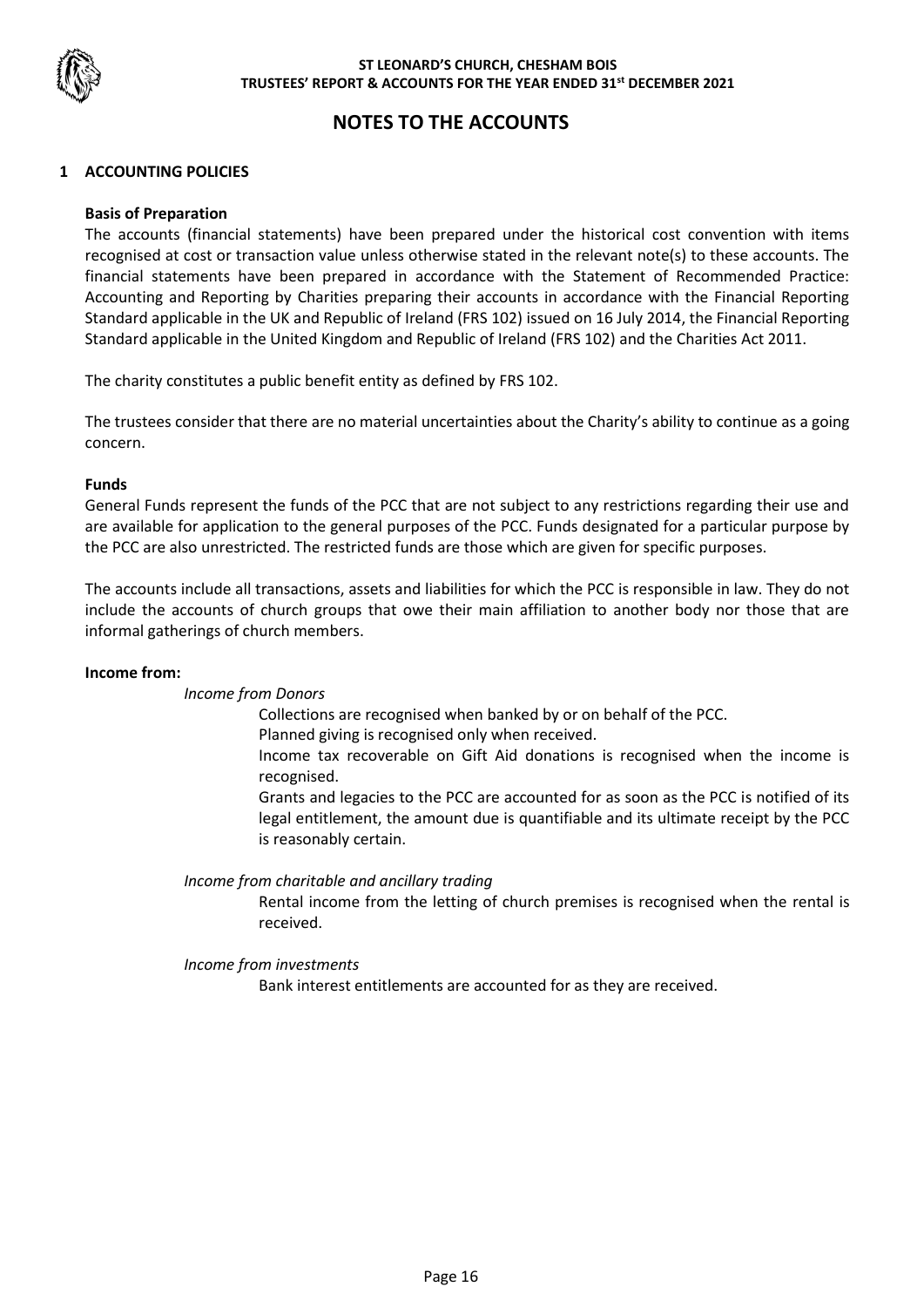

#### **Expenditure on:**

Liabilities are recognised as resources expended as soon as there is a legal or constructive obligation committing the charity to the expenditure. All expenditure is accounted for on an accruals basis and has been classified under headings that aggregate all costs related to the category.

#### *Grants*

Grants and donations are accounted for when paid over, and when allocated by the PCC.

*Activities directly relating to the work of the church* The Diocesan parish share is accounted for when paid.

#### **Fixed Assets**

#### *Parish Centre*

The Parish Centre is held by the Oxford Diocesan Board of Finance for the beneficial ownership of the Rector and Churchwardens. No value is included in the PCC accounts for this asset. In the absence of carrying out a valuation it is not possible to accurately establish the current value of this asset.

#### *Consecrated property and moveable church furnishings*

Consecrated and beneficed property is excluded from the accounts by  $s.10(2)(a)\&(c)$  of the Charities Act 2011. No value is placed on moveable church furnishings held by the Churchwardens on special trust for the PCC and which require a faculty for disposal since the PCC considers this to be unalienable property. All expenditure incurred during the year on consecrated or benefice buildings or moveable church furnishings, whether maintenance or improvement, is written off as expenditure in the SOFA.

#### *Other fixtures, fittings and office equipment*

Equipment used within the premises, parish centre or other aspects of the church's work is capitalised where this cost is more than £2,000 and depreciated over 4 years.

#### **Current Assets**

Amounts owing to the PCC at 31st December in respect of fees, rents or other income are shown as debtors less provision for amounts that may prove uncollectable. Short-term deposits include cash held on deposit with the bank.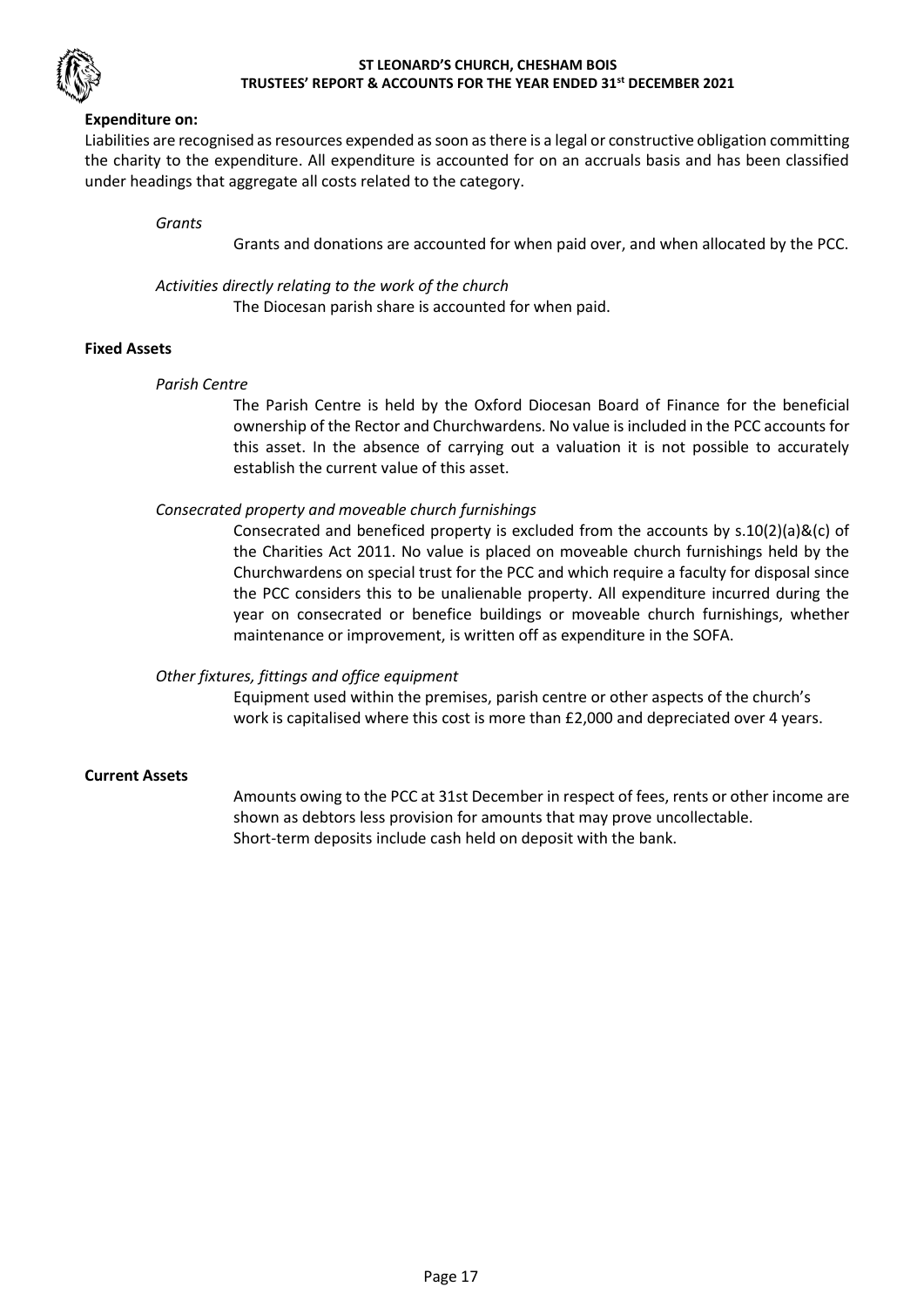

|                                                   | Unrestricted | <b>Designated</b><br><b>Restricted</b> |              | <b>Total Funds</b> |            |  |
|---------------------------------------------------|--------------|----------------------------------------|--------------|--------------------|------------|--|
|                                                   | <b>Funds</b> | <b>Funds</b>                           | <b>Funds</b> | 2021               | 2020       |  |
|                                                   | £            | £                                      | £            | £                  | £          |  |
| <b>Income From:</b><br>2                          |              |                                        |              |                    |            |  |
| 2(a) Incoming resources from donors               |              |                                        |              |                    |            |  |
| Income from Individuals                           |              |                                        |              |                    |            |  |
| <b>Bankers Orders</b>                             | 173,748.32   |                                        |              | 173,748.32         | 187,866.00 |  |
| Envelopes                                         | 2,540.00     |                                        |              | 2,540.00           | 6,240.00   |  |
| One-Off and Irregular Gifts                       | 24,466.00    |                                        |              | 24,466.00          | 16,892.60  |  |
| Collections                                       | 357.00       |                                        |              | 357.00             | 848.36     |  |
| Gift Aid Refund                                   | 33,650.22    | 706.15                                 | 2,716.25     | 37,072.62          | 43,323.55  |  |
| <b>GASDS</b>                                      | 239.25       |                                        |              | 239.25             | 287.10     |  |
| <b>Property Rent</b>                              | 4,200.00     |                                        |              | 4,200.00           | 7,200.00   |  |
| Income from Organisations & Trusts                | 6,532.50     |                                        |              | 6,532.50           | 11,397.19  |  |
| Parish Weekend Contributions                      |              |                                        |              | 0.00               | 24,105.50  |  |
| <b>Youth Activities</b>                           |              |                                        | 8,095.14     | 8,095.14           | 1,750.00   |  |
| Home Grown Worship                                |              |                                        | 1,750.00     | 1,750.00           | 0.00       |  |
|                                                   | 245,733.29   | 706.15                                 | 12,561.39    | 259,000.83         | 299,910.30 |  |
| 2(b) Other voluntary incoming resources           |              |                                        |              |                    |            |  |
| <b>Specified Giving</b>                           |              |                                        | 11,787.86    | 11,787.86          | 13,780.00  |  |
| <b>Special Collections</b>                        |              |                                        | 458.30       | 458.30             | 0.00       |  |
| Sundry                                            | 10.00        |                                        |              | 10.00              | 295.00     |  |
| Donations                                         | 518.00       |                                        |              | 518.00             | 750.00     |  |
| Parish Centre Redevelopment                       |              |                                        | 1,500.00     | 1,500.00           | 6,000.00   |  |
| Celebrate Event                                   |              |                                        | 5,843.78     | 5,843.78           | 0.00       |  |
| <b>MAD Income</b>                                 | 200.00       |                                        |              | 200.00             | 0.00       |  |
|                                                   | 728.00       | 0.00                                   | 19,589.94    | 20,317.94          | 20,825.00  |  |
| 2(c) Income from charitable and ancillary trading |              |                                        |              |                    |            |  |
| Maryland                                          |              | 59,888.20                              |              | 59,888.20          | 86,254.80  |  |
| Parish Centre                                     |              | 2,844.22                               |              | 2,844.22           | 2,440.69   |  |
| Bookstall                                         | 56.00        |                                        |              | 56.00              | 88.63      |  |
| <b>Wedding Fees</b>                               | 1,050.00     |                                        |              | 1,050.00           | 135.00     |  |
| <b>Funeral Fees</b>                               | 1,235.00     |                                        |              | 1,235.00           | 1,023.00   |  |
|                                                   | 2,341.00     | 62,732.42                              | 0.00         | 65,073.42          | 89,942.12  |  |
| 2(d) Other ordinary incoming resources            |              |                                        |              |                    |            |  |
| Legacies                                          |              | 33,993.63                              |              | 33,993.63          | 0.00       |  |
|                                                   | 0.00         | 33,993.63                              | 0.00         | 33,993.63          | 0.00       |  |
| 2(e) Income from investments                      |              |                                        |              |                    |            |  |
| <b>Bank Interest</b>                              | 62.22        |                                        |              | 62.22              | 1,185.57   |  |
|                                                   | 62.22        | 0.00                                   | 0.00         | 62.22              | 1,185.57   |  |
| <b>Total Income from:</b>                         | 248,864.51   | 97,432.20                              | 32,151.33    | 378,448.04         | 411,862.99 |  |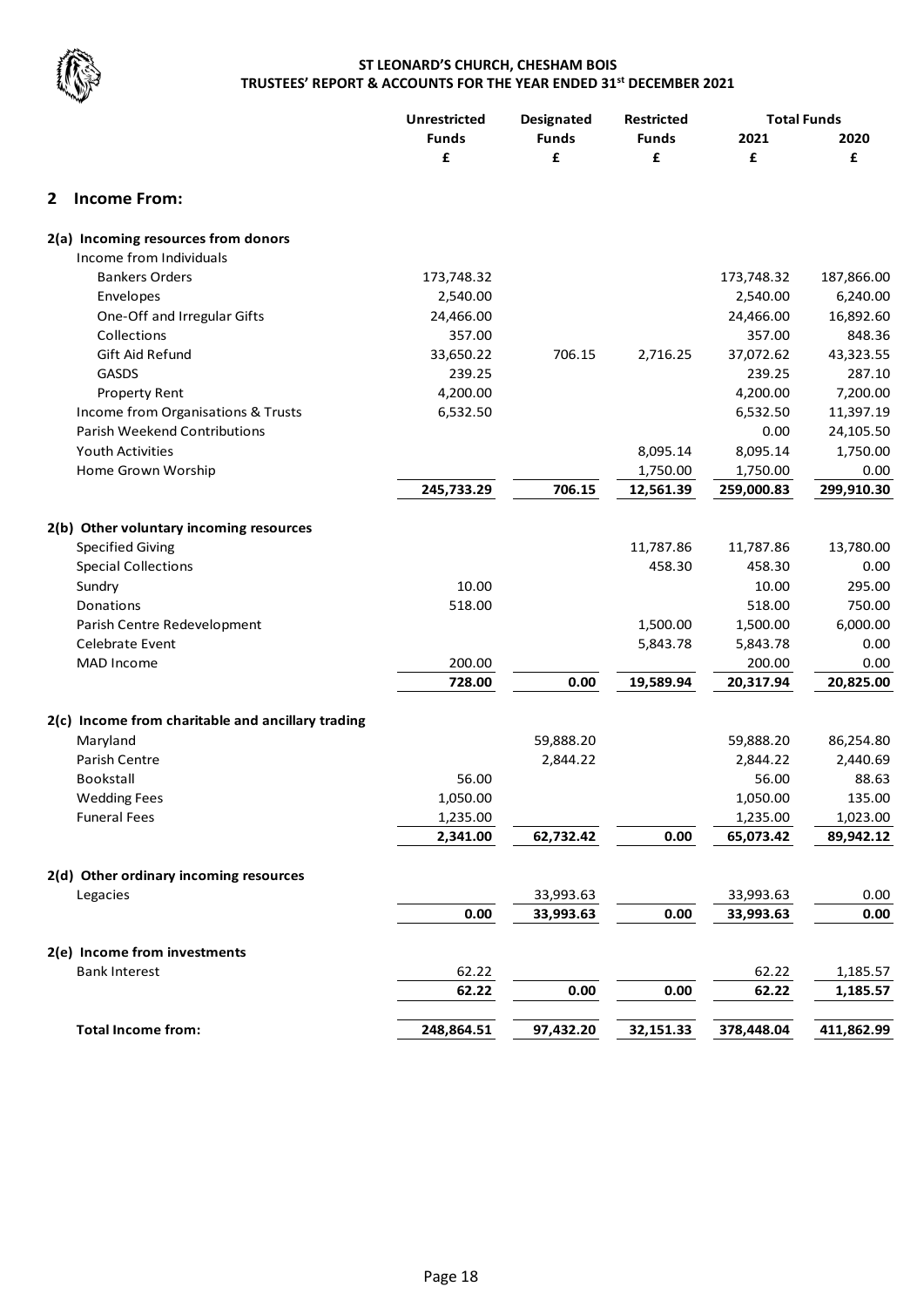

|                                           | <b>Unrestricted</b><br><b>Designated</b> |              | <b>Restricted</b> | <b>Total Funds</b> |           |
|-------------------------------------------|------------------------------------------|--------------|-------------------|--------------------|-----------|
|                                           | <b>Funds</b>                             | <b>Funds</b> | <b>Funds</b>      | 2021               | 2020      |
|                                           | £                                        | £            | £                 | £                  | £         |
| 3 Expenditure on:                         |                                          |              |                   |                    |           |
| 3(a) Grants                               |                                          |              |                   |                    |           |
| Frontiers - Project 1                     |                                          | 3,480.00     |                   | 3,480.00           | 4,480.00  |
| Frontiers - Project 2                     |                                          | 6,000.00     | 600.00            | 6,600.00           | 6,000.00  |
| Church Missionary Society - Steve Poulson |                                          | 3,000.00     |                   | 3,000.00           | 3,000.00  |
| Church Missionary Society - Clares        |                                          | 3,000.00     |                   | 3,000.00           | 3,000.00  |
| Lunchbowl Network                         |                                          | 3,000.00     | 1,116.76          | 4,116.76           | 3,112.50  |
| Oak Church                                |                                          | 3,000.00     |                   | 3,000.00           | 3,000.00  |
| Tree of Life/Portals                      |                                          | 2,750.00     | 2,000.00          | 4,750.00           | 3,250.00  |
| <b>Restore Hope</b>                       |                                          |              | 88.15             | 88.15              | 4,589.30  |
| Specified Gifts - Non Mission             |                                          |              | 10,088.75         | 10,088.75          | 11,468.75 |
| Gifts to Individuals                      |                                          | 300.00       |                   | 300.00             | 300.00    |
|                                           | 0.00                                     | 24,530.00    | 13,893.66         | 38,423.66          | 42,200.55 |
|                                           |                                          |              |                   |                    |           |

|                                                             | <b>Unrestricted</b> | Designated   | <b>Restricted</b> |           | <b>Total Funds</b> |  |
|-------------------------------------------------------------|---------------------|--------------|-------------------|-----------|--------------------|--|
|                                                             | <b>Funds</b>        | <b>Funds</b> | <b>Funds</b>      | 2021      | 2020               |  |
|                                                             | £                   | £            | £                 | £         | £                  |  |
| 3(b) Activities directly relating to the work of the church |                     |              |                   |           |                    |  |
| Parish Share                                                | 84,138.53           |              |                   | 84,138.53 | 84,630.17          |  |
| Insurance                                                   | 4,557.31            |              |                   | 4,557.31  | 4,544.49           |  |
| <b>Church Building Costs</b>                                | 6,366.19            |              |                   | 6,366.19  | 6,895.89           |  |
| <b>Worship Services</b>                                     | 5,899.88            |              |                   | 5,899.88  | 4,546.52           |  |
| Churchyard & Field Maintenance                              | 2,068.00            |              |                   | 2,068.00  | 2,280.00           |  |
| <b>External Rent &amp; Costs</b>                            | 6,954.96            |              |                   | 6,954.96  | 6,479.57           |  |
| Home Grown Worship                                          |                     |              | 1,950.00          | 1,950.00  | 822.50             |  |
| <b>House Group Materials</b>                                | 100.68              |              |                   | 100.68    | 67.28              |  |
| <b>Staff Salaries</b>                                       | 68,288.89           |              |                   | 68,288.89 | 97,917.97          |  |
| <b>Staff Training</b>                                       | 426.40              |              |                   | 426.40    | 1,331.36           |  |
| <b>Staff Expenses</b>                                       | 1,798.59            |              |                   | 1,798.59  | 2,133.08           |  |
| <b>General Staff Costs</b>                                  | 1,419.03            |              |                   | 1,419.03  | 1,052.20           |  |
| Housing - 19 Stubbs End Close                               | 18,352.56           |              |                   | 18,352.56 | 17,508.48          |  |
| Housing - 37 Milton Lawns                                   | 4,252.07            |              |                   | 4,252.07  | 7,345.50           |  |
| <b>Youth Ministry</b>                                       | 1,050.74            |              | 700.00            | 1,750.74  | 2,835.95           |  |
| <b>Children's Ministry</b>                                  | 520.03              |              |                   | 520.03    | 805.95             |  |
| <b>Transforming Lives for Good</b>                          | 900.00              |              |                   | 900.00    | 900.00             |  |
| Seniors' Ministry                                           | 130.84              |              |                   | 130.84    | 106.61             |  |
| Rectory                                                     | 3,035.32            |              |                   | 3,035.32  | 80.00              |  |
| Safeguarding                                                | 103.58              |              |                   | 103.58    | 4.79               |  |
| <b>Baptisms</b>                                             | 33.33               |              |                   | 33.33     | 0.00               |  |
| Weddings                                                    | 778.52              |              |                   | 778.52    | 230.78             |  |
| <b>Funerals</b>                                             | 1,128.00            |              |                   | 1,128.00  | 1,023.00           |  |
| <b>Speaker Fees</b>                                         |                     |              |                   | 0.00      | 300.00             |  |
| Chesham Bois School                                         | 455.00              |              |                   | 455.00    | 681.23             |  |
| Rector's Discretionary Account                              |                     |              |                   | 0.00      | 110.00             |  |
| Lay Training                                                | 129.34              |              |                   | 129.34    | 348.59             |  |
| Outreach                                                    | 257.26              |              |                   | 257.26    | 0.00               |  |
| Living in Freedom/School of the Prophetic                   | 92.59               |              |                   | 92.59     | 0.00               |  |
| <b>Office Costs</b>                                         | 2,349.41            |              |                   | 2,349.41  | 2,742.89           |  |
| IT Hardware, Software & Website                             | 1,237.51            |              |                   | 1,237.51  | 2,001.93           |  |
| <b>Equipment Depreciation (Photocopier)</b>                 | 899.00              |              |                   | 899.00    | 899.40             |  |
| Equipment Depreciation (Church PA & Camera)                 | 910.50              |              |                   | 910.50    | 0.00               |  |
| <b>Subscriptions &amp; Affiliations</b>                     | 175.00              |              |                   | 175.00    | 170.00             |  |
|                                                             |                     |              |                   |           |                    |  |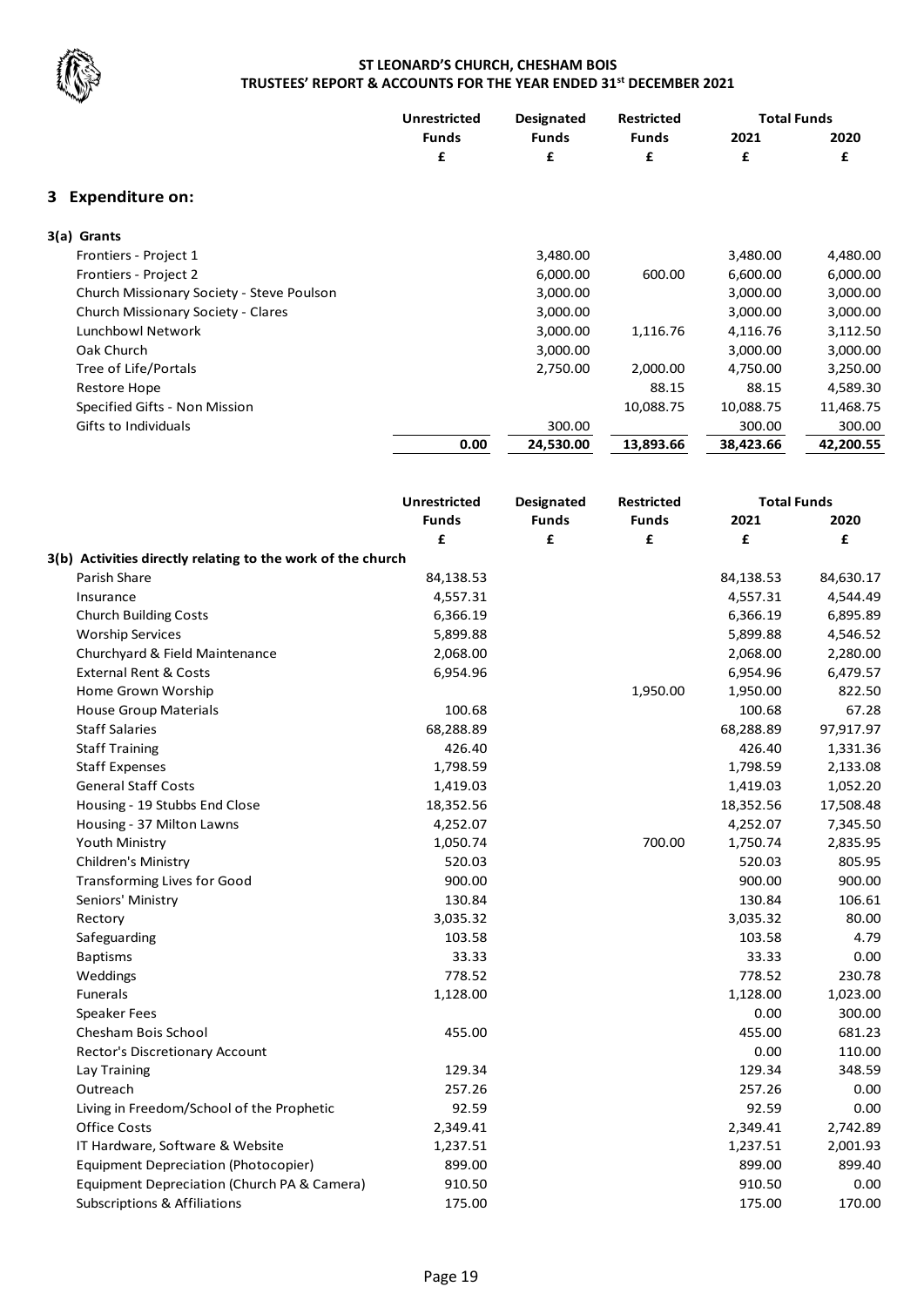

|                                              | <b>Unrestricted</b> | <b>Designated</b> | <b>Restricted</b> | <b>Total Funds</b> |            |
|----------------------------------------------|---------------------|-------------------|-------------------|--------------------|------------|
|                                              | <b>Funds</b>        | <b>Funds</b>      | <b>Funds</b>      | 2021               | 2020       |
|                                              | £                   | £                 | £                 | £                  | £          |
| Recruitment                                  | 158.11              |                   |                   | 158.11             | 71.94      |
| Independent Examination Fee                  | 800.00              |                   |                   | 800.00             | 800.00     |
| Publicity                                    | 219.85              |                   |                   | 219.85             | 2,724.30   |
| <b>Unchained Newsheet</b>                    |                     |                   |                   | 0.00               | 543.73     |
| <b>General Miscellaneous</b>                 | 923.47              |                   |                   | 923.47             | 828.02     |
| <b>General Catering</b>                      | 127.71              |                   |                   | 127.71             | 90.26      |
| Collaborative Ministries including Celebrate |                     |                   | 6.887.48          | 6,887.48           | 0.00       |
| Parish Centre Redevelopment                  |                     | 16,724.20         | 1,500.00          | 18,224.20          | 54,368.56  |
| Parish Weekend                               |                     |                   |                   | 0.00               | 29,462.43  |
|                                              | 221,038.20          | 16.724.20         | 11.037.48         | 248.799.88         | 339,685.37 |

|                                   | <b>Unrestricted</b> | <b>Designated</b> | <b>Restricted</b> | <b>Total Funds</b> |            |
|-----------------------------------|---------------------|-------------------|-------------------|--------------------|------------|
|                                   | <b>Funds</b>        | <b>Funds</b>      | <b>Funds</b>      | 2021               | 2020       |
|                                   | £                   | £                 | £                 | £                  | £          |
| 3(c) Costs of generating funds    |                     |                   |                   |                    |            |
| Maryland                          |                     | 60,399.21         |                   | 60,399.21          | 80,289.69  |
| Parish Centre                     |                     | 18,676.39         |                   | 18,676.39          | 19,584.27  |
| Parish Centre Boiler Depreciation |                     | 2,335.20          |                   | 2,335.20           | 0.00       |
| Bookstall                         | 177.76              |                   |                   | 177.76             | 358.11     |
| <b>Bank Charges</b>               | 727.35              |                   | 7.43              | 734.78             | 780.73     |
|                                   | 905.11              | 81,410.80         | 7.43              | 82,323.34          | 101,012.80 |
| <b>Total Expenditure on:</b>      | 221,943.31          | 122.665.00        | 24,938.57         | 369,546.88         | 482,898.72 |

#### **Categorisation of Grants (3a)**

7 grants totalling £20,830.00 were made to Overseas Mission

3 grants totalling £3,188.15 were made to Home Mission

2 grants totalling £4,116.76 was made to Relief & Development Agencies

3 grants totalling £1,570.00 were made to other charities

3 grants totalling £8,718.75 were to made to individuals

|                                    | 2021<br>£  | 2020<br>£  |
|------------------------------------|------------|------------|
| 4 STAFF COSTS (including Maryland) |            |            |
| <b>Salaries</b>                    | 125,444.82 | 171,696.51 |
| Social security costs              | 2,067.42   | 2,694.86   |
| Pension costs                      | 1,727.40   | 1,951.68   |
|                                    | 129,239.64 | 176,343.05 |
| Administrative Staff               | 1          | 1          |
| Management Staff                   | 3          | 3          |
| <b>Operational Staff</b>           | 4          | 5          |
| Interns                            | 2          | 1          |
| <b>Maryland Play Assistants</b>    | 3          | 7          |
|                                    | 13         | 17         |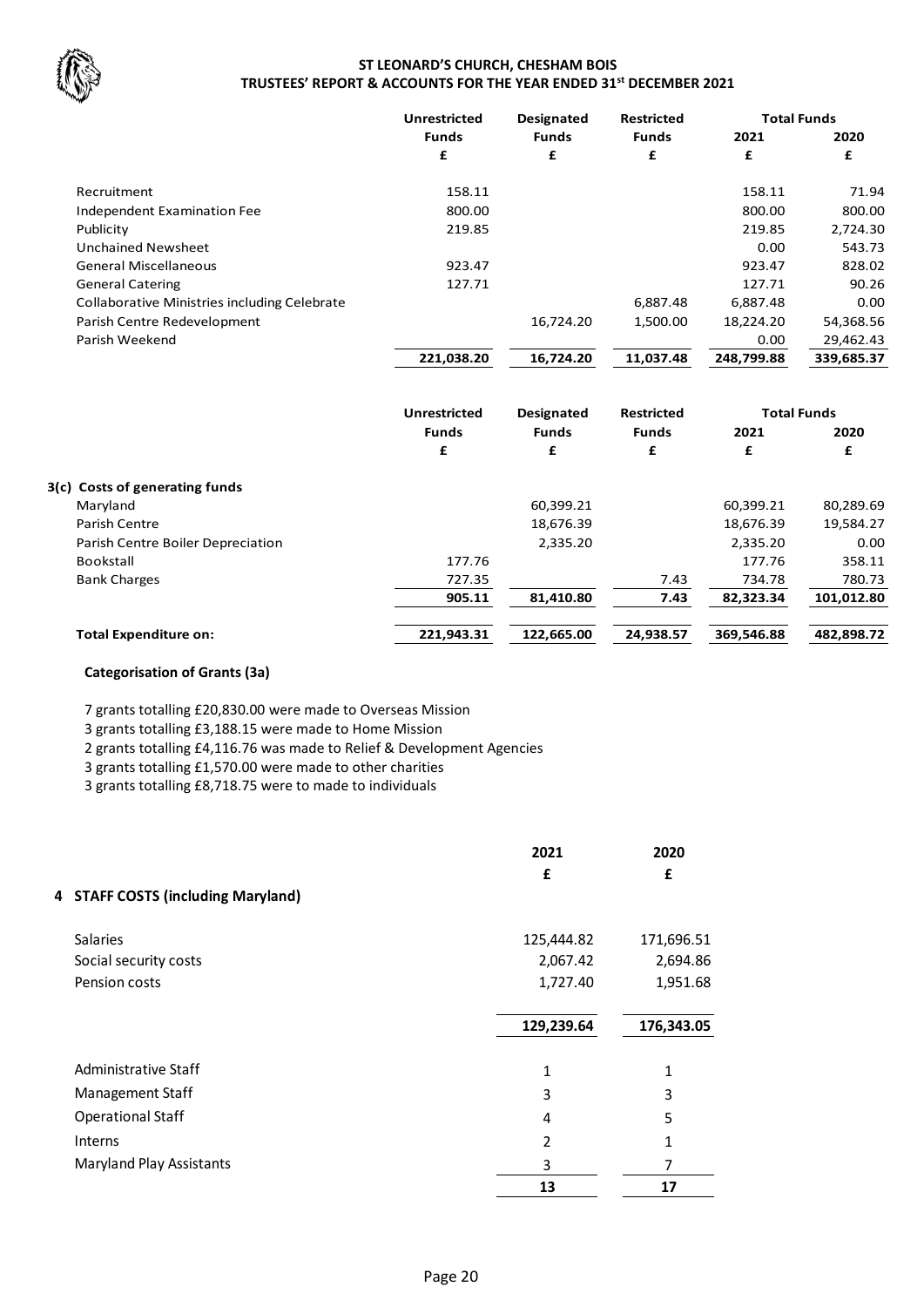

#### **5 FIXED ASSETS FOR USE BY THE PCC**

The PCC does not hold any land or buildings.

Diocesan House holds conveyance documents for the Parish Centre dated 8th September 1938 which shows that the title is held in trust by the Oxford Diocesan Board of Finance for the beneficial ownership of the Rector and Churchwardens.

In September 2021, the PCC renewed a licence to occupy 19 Stubbs End Close for 12 months at a rent of £1,000 per month.

|                                    | 2021     | 2021      | 2020     |
|------------------------------------|----------|-----------|----------|
|                                    | £        | £         | £        |
| <b>FIXED ASSETS</b>                |          |           |          |
|                                    |          |           |          |
| Cost                               |          |           |          |
| At 1st January 2021                |          | 3,596.40  | 0.00     |
| Additions - Photocopier            | 0.00     |           | 3,596.40 |
| Additions - PC Boiler              | 9,340.78 |           | 0.00     |
| Additions - PA Equipment           | 3,642.00 |           | 0.00     |
|                                    |          | 12,982.78 |          |
| <b>Disposals</b>                   |          | 0.00      | 0.00     |
| At 31st December 2021              |          | 16,579.18 | 3,596.40 |
|                                    |          |           |          |
| <b>Depreciation</b>                |          |           |          |
| At 1st January 2021                |          | 899.40    | 0.00     |
| Charge for the Year - Photocopier  | 899.00   |           | 899.40   |
| Charge for the Year - PC Boiler    | 2,335.20 |           | 0.00     |
| Charge for the Year - PA Equipment | 910.50   |           | 0.00     |
|                                    |          | 4,144.70  |          |
| Disposals                          |          | 0.00      | 0.00     |
| At 31st December 2021              |          | 5,044.10  | 899.40   |
|                                    |          |           |          |
| <b>Net Book Value</b>              |          |           |          |
| At 31st December 2021              |          | 11,535.08 | 2,697.00 |
|                                    |          |           |          |

#### **6 CAPITAL COMMITMENTS**

There were no capital commitments outstanding at the end of 2021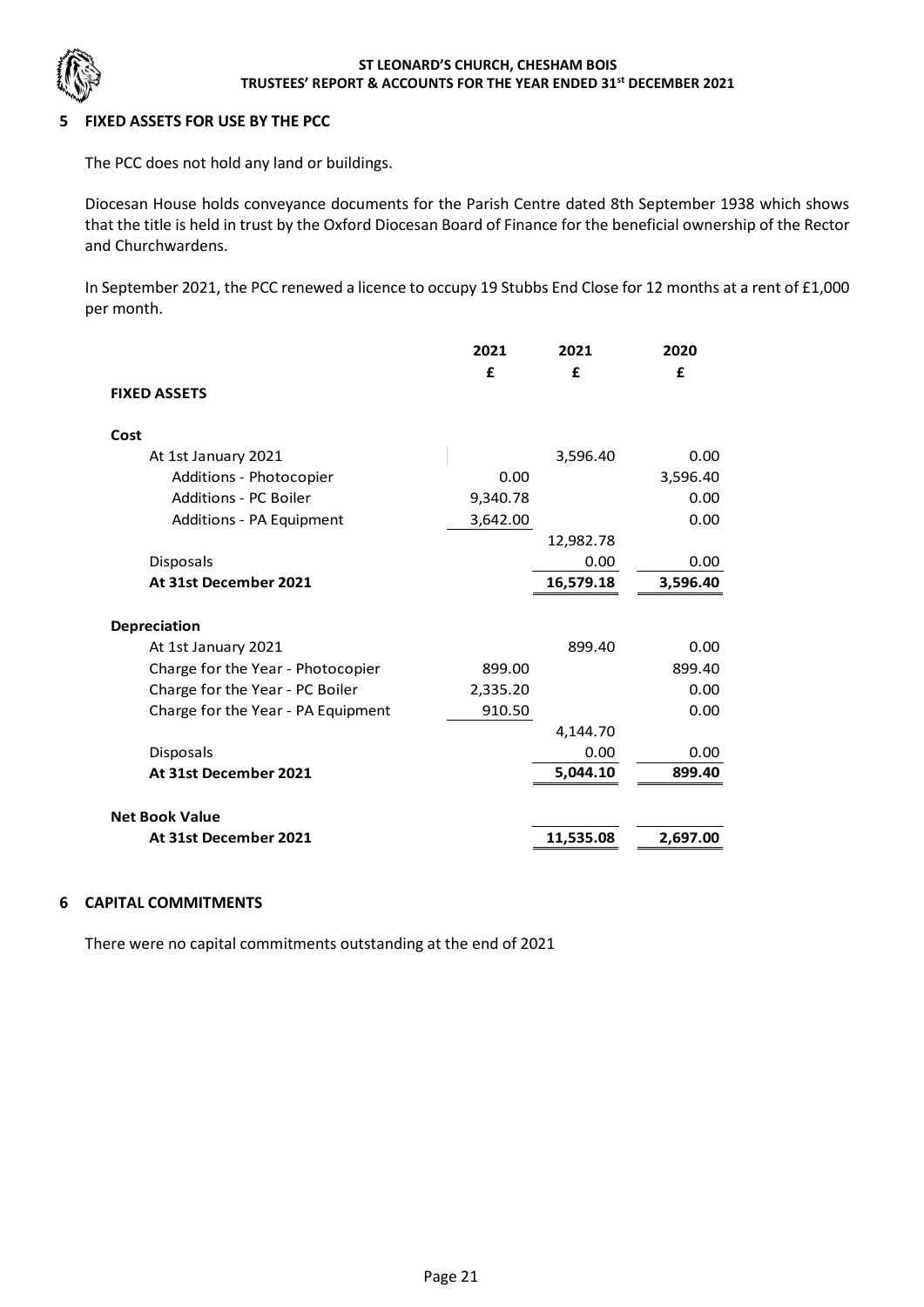

#### **7a FUND DETAILS 2021**

|                                              | Opening         |            |                    |                  | Closing         |
|----------------------------------------------|-----------------|------------|--------------------|------------------|-----------------|
|                                              | <b>Balances</b> | Income     | <b>Expenditure</b> | <b>Transfers</b> | <b>Balances</b> |
|                                              | £               | £          | £                  | £                | £               |
| <b>Restricted Funds</b>                      |                 |            |                    |                  |                 |
| <b>Specified Giving</b>                      | 2,000.00        | 24,107.55  | 16,110.69          | $-1,757.97$      | 8,238.89        |
| Parish Events Fund                           | 0.00            | 6,543.78   | 7,327.88           | 1,157.97         | 373.87          |
| Parish Centre Redevelopment Project Fund     | 0.00            | 1,500.00   | 1,500.00           | 0.00             | 0.00            |
| Parish Centre Redevelopment Build Fund       | 3,365.00        | 0.00       | 0.00               | 0.00             | 3,365.00        |
|                                              | 5,365.00        | 32,151.33  | 24,938.57          | $-600.00$        | 11,977.76       |
| <b>Unrestricted Funds</b>                    |                 |            |                    |                  |                 |
| Designated                                   |                 |            |                    |                  |                 |
| <b>Mission Fund</b>                          | 31.37           | 552.40     | 24,530.00          | 23,952.62        | 6.39            |
| Parish Events Fund                           | 0.00            | 0.00       | 0.00               | 0.00             | 0.00            |
| <b>General Reserve for Future Activities</b> | 71,252.24       | 33,993.63  | 0.00               | $-17,000.00$     | 88,245.87       |
| PCC Maryland Fund                            | 1,614.32        | 60,041.95  | 60,399.21          | $-7.640.00$      | $-6,382.94$     |
| <b>PCC Parish Centre Fund</b>                | 8,221.78        | 2,844.22   | 21,011.59          | 7.640.00         | $-2,305.59$     |
| Parish Centre Redevelopment Project Fund     | 141.82          | 0.00       | 16,724.20          | 17,000.00        | 417.62          |
| Parish Centre Redevelopment Build Fund       | 125.00          | 0.00       | 0.00               | 0.00             | 125.00          |
|                                              | 81,386.53       | 97,432.20  | 122,665.00         | 23,952.62        | 80,106.35       |
| General                                      | 70,330.38       | 248,864.51 | 221,943.31         | $-23,352.62$     | 73,898.96       |
|                                              | 151,716.91      | 346,296.71 | 344,608.31         | 600.00           | 154,005.31      |
|                                              | 157,081.91      | 378,448.04 | 369,546.88         | 0.00             | 165,983.07      |

#### **7b FUND DETAILS 2020**

|                                              | Opening<br><b>Balances</b> | Income     | <b>Expenditure</b> | <b>Transfers</b> | Closing<br><b>Balances</b> |
|----------------------------------------------|----------------------------|------------|--------------------|------------------|----------------------------|
|                                              | £                          | £          | £                  | £                | £                          |
| <b>Restricted Funds</b>                      |                            |            |                    |                  |                            |
| <b>Specified Giving</b>                      | 0.00                       | 15,743.05  | 13,743.05          | 0.00             | 2,000.00                   |
| <b>Parish Events</b>                         | 0.00                       | 30,118.98  | 31,313.04          | 1,194.06         | 0.00                       |
| Parish Centre Redevelopment Project Fund     | 0.00                       | 6.000.00   | 6,000.00           | 0.00             | 0.00                       |
| Parish Centre Redevelopment Build Fund       | 3,365.00                   | 0.00       | 0.00               | 0.00             | 3,365.00                   |
|                                              | 3,365.00                   | 51,862.03  | 51,056.09          | 1,194.06         | 5,365.00                   |
| <b>Unrestricted Funds</b>                    |                            |            |                    |                  |                            |
| Designated                                   |                            |            |                    |                  |                            |
| <b>Mission Fund</b>                          | 9.94                       | 278.25     | 24,780.00          | 24,523.18        | 31.37                      |
| <b>Parish Events</b>                         | 0.00                       | 1.000.00   | 286.90             | $-713.10$        | 0.00                       |
| <b>General Reserve for Future Activities</b> | 97,960.54                  | 0.00       | 0.00               | $-26,708.30$     | 71,252.24                  |
| PCC Maryland Fund                            | 4,308.71                   | 83,607.30  | 80,289.69          | $-6,012.00$      | 1,614.32                   |
| <b>PCC Parish Centre Fund</b>                | 21,518.36                  | 5,275.69   | 19,584.27          | 1,012.00         | 8,221.78                   |
| Parish Centre Redevelopment Project Fund     | 16,802.08                  | 0.00       | 48,368.56          | 31,708.30        | 141.82                     |
| Parish Centre Redevelopment Build Fund       | 125.00                     | 0.00       | 0.00               | 0.00             | 125.00                     |
|                                              | 140,724.63                 | 90,161.24  | 173,309.42         | 23,810.08        | 81,386.53                  |
| General                                      | 84,028.01                  | 269,839.72 | 258,533.21         | $-25,004.14$     | 70,330.38                  |
|                                              | 224,752.64                 | 360,000.96 | 431,842.63         | $-1,194.06$      | 151,716.91                 |
|                                              | 228,117.64                 | 411,862.99 | 482,898.72         | 0.00             | 157,081.91                 |

See the Financial Review in the Trustees' Annual Report for details of the deficits in the PCC Maryland Fund and PCC Parish Centre Fund.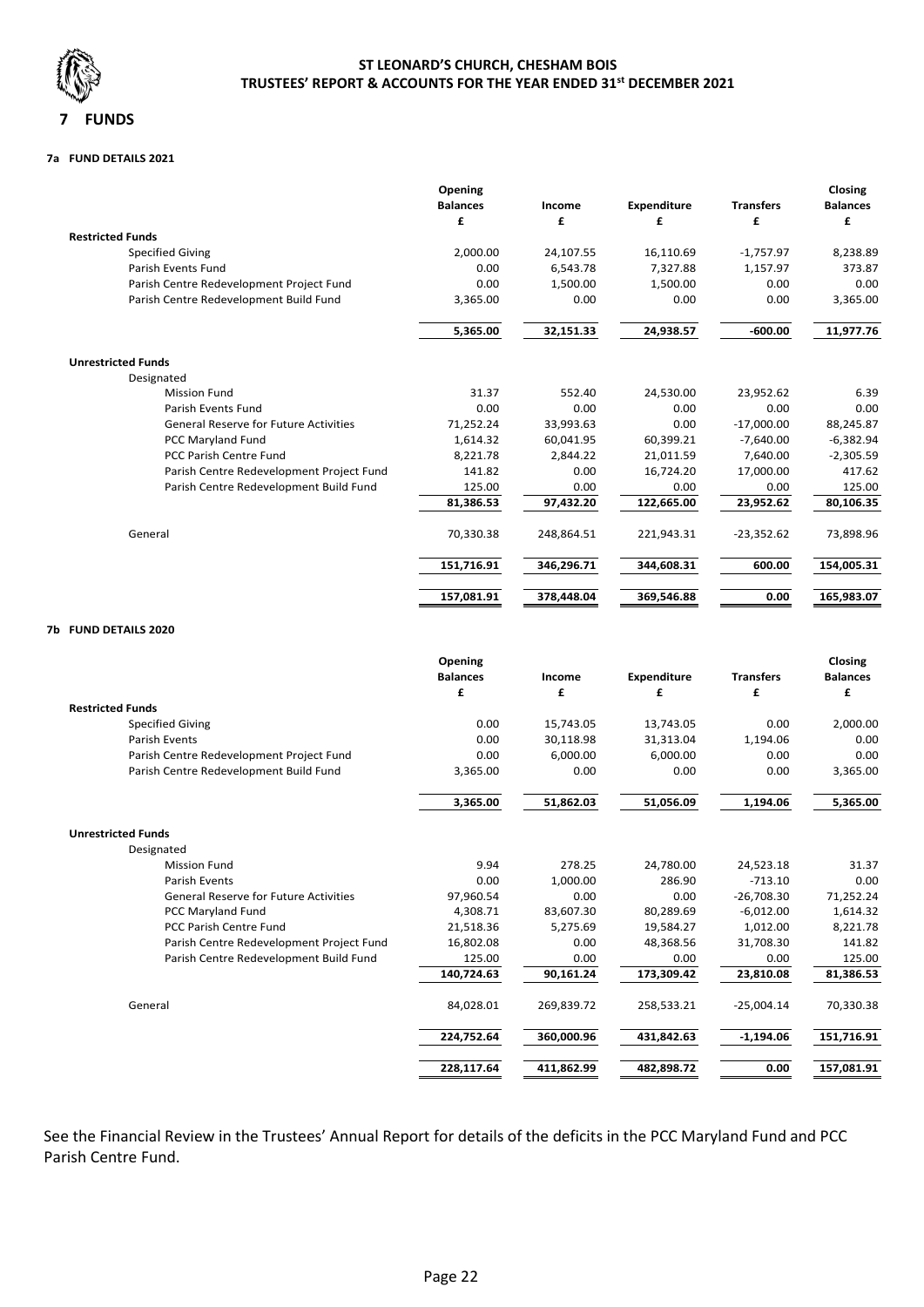#### **7 FUNDS (Cont'd)**

#### **Restricted Funds**

Specified Giving is money given to St Leonard's to pass on to individuals or other charities or for specific purposes. The Church Room Charity Fund is for work in the Moor area of our parish and has now been exhausted and closed. The Parish Centre Redevelopment Build Fund (Capital) was created to facilitate management of the funds required for the Parish Centre site build phase.

The Parish Centre Redevelopment Project Fund was created to facilitate management of the funds required for the Parish Centre site project phase.

#### **Unrestricted - Designated Funds**

The Mission Fund is the money tithed by St Leonard's for mission activities. The Mission Committee handles its distribution.

The General Reserve for future activities was created to hold funds for long term projects.

The PCC Maryland Fund was created to hold designated grants received by the pre-school as well as rolling profits or losses.

The PCC Parish Centre Fund was created to hold the operational rolling profits or losses as well as to build up funds to do repairs and major works as may be needed given the age of the building.

The Events Fund was created to facilitate management of Parish Events.

The Parish Centre Redevelopment Project Fund was created to facilitate management of the funds required for the Parish Centre Parish Centre site project phase.

The General Fund holds the operating monies of the PCC.

#### **8 PARISH CENTRE REDEVELOPMENT PROJECT FUNDS**

|                        |                                   | 2021      | 2020      |
|------------------------|-----------------------------------|-----------|-----------|
|                        |                                   | £         | £         |
| <b>Opening Balance</b> |                                   | 141.82    | 16,802.08 |
| Income                 |                                   |           |           |
|                        | Gifts                             | 1,500.00  | 6,000.00  |
|                        | Gift Aid                          | 0.00      | 0.00      |
|                        | In Memoriam                       | 0.00      | 0.00      |
|                        |                                   | 1,500.00  | 6,000.00  |
| <b>Expenditure</b>     |                                   |           |           |
|                        | <b>Specialist Consultants</b>     | 6,960.00  | 32,514.16 |
|                        | <b>Planning Consultants</b>       | 3,808.20  | 5,685.60  |
|                        | <b>Project Management</b>         | 7,446.00  | 5,046.00  |
|                        | Architect                         | 0.00      | 10,140.00 |
|                        | Other                             | 10.00     | 982.80    |
|                        |                                   | 18,224.20 | 54,368.56 |
| <b>Transfers</b>       |                                   |           |           |
|                        | <b>Transfers From Other Funds</b> | 17,000.00 | 31,708.30 |
|                        |                                   |           |           |
| <b>Fund Balance</b>    |                                   | 417.62    | 141.82    |